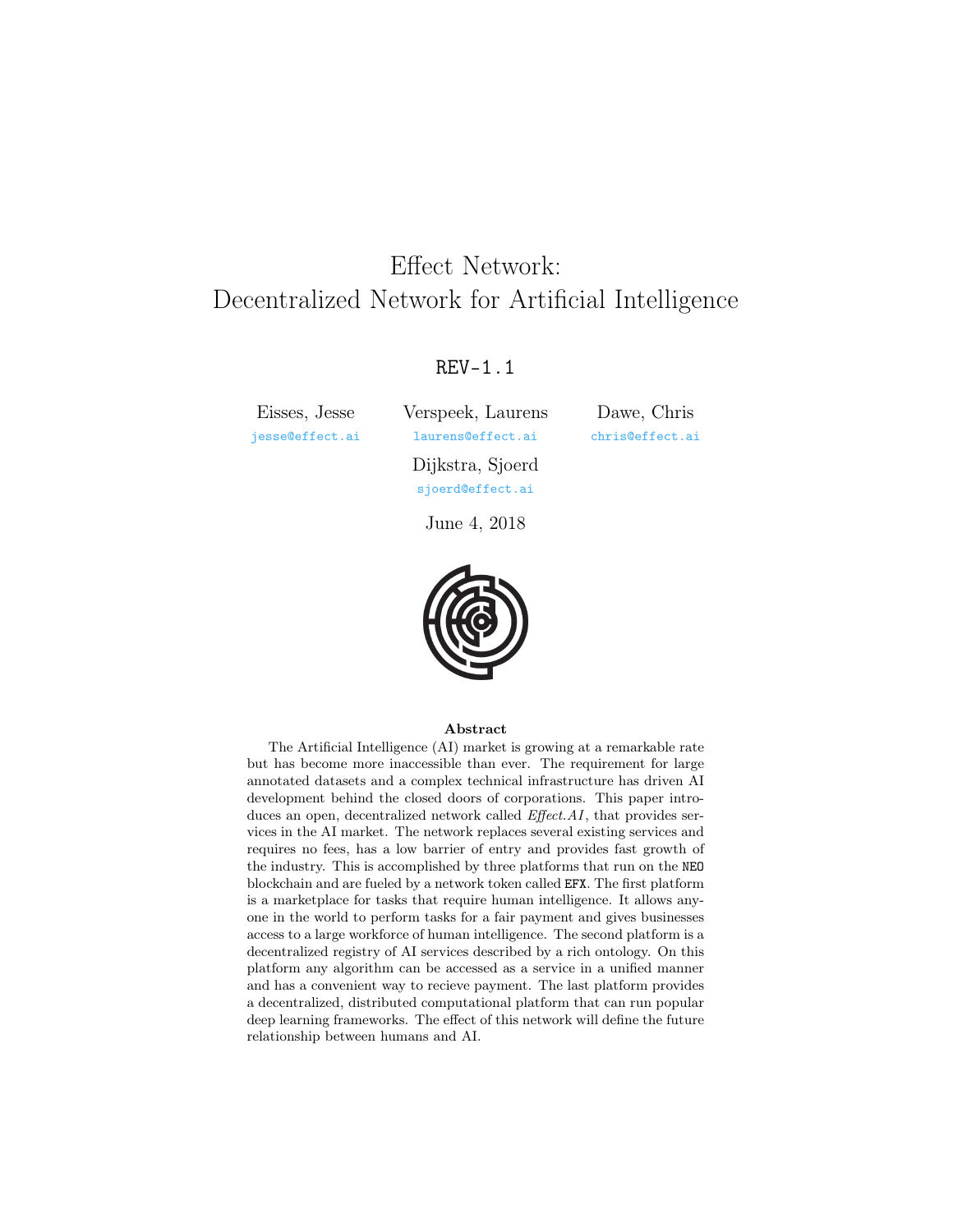## Contents

| 1        | Introduction                                                                                     | 3         |
|----------|--------------------------------------------------------------------------------------------------|-----------|
|          | 1.A                                                                                              | 3         |
|          | 1.B                                                                                              | 4         |
|          | 1.C                                                                                              | 5         |
|          | 1.D                                                                                              | 6         |
| $\bf{2}$ | The community driven Effect Network                                                              | 8         |
|          | 2.A EFX tokens and the Effect Galaxy Pool                                                        | 8         |
|          | 2.B                                                                                              | 11        |
|          | 2.C<br>Galaxy Allowance                                                                          | 12        |
|          | 2.D                                                                                              | 13        |
|          | 2.E                                                                                              | 13        |
|          | 2.F                                                                                              | 14        |
|          | 2.G                                                                                              | 14        |
| 3        | Phase 1: Effect.AI Force                                                                         | 15        |
|          | 3.A                                                                                              | 15        |
|          | 3.B                                                                                              | 15        |
|          | 3.C<br>Tasks                                                                                     | 16        |
|          | 3.D<br>Data sets $\dots \dots \dots \dots \dots \dots \dots \dots \dots \dots \dots \dots \dots$ | 17        |
|          | $3.E$                                                                                            | 17        |
| 4        | Phase 2: Effect.AI Smart Market                                                                  | 19        |
|          | 4.A                                                                                              | 20        |
|          | 4.B                                                                                              | 20        |
| 5        | Phase 3: Effect.AI Power                                                                         | 21        |
| 6        | Conclusion                                                                                       | $\bf{22}$ |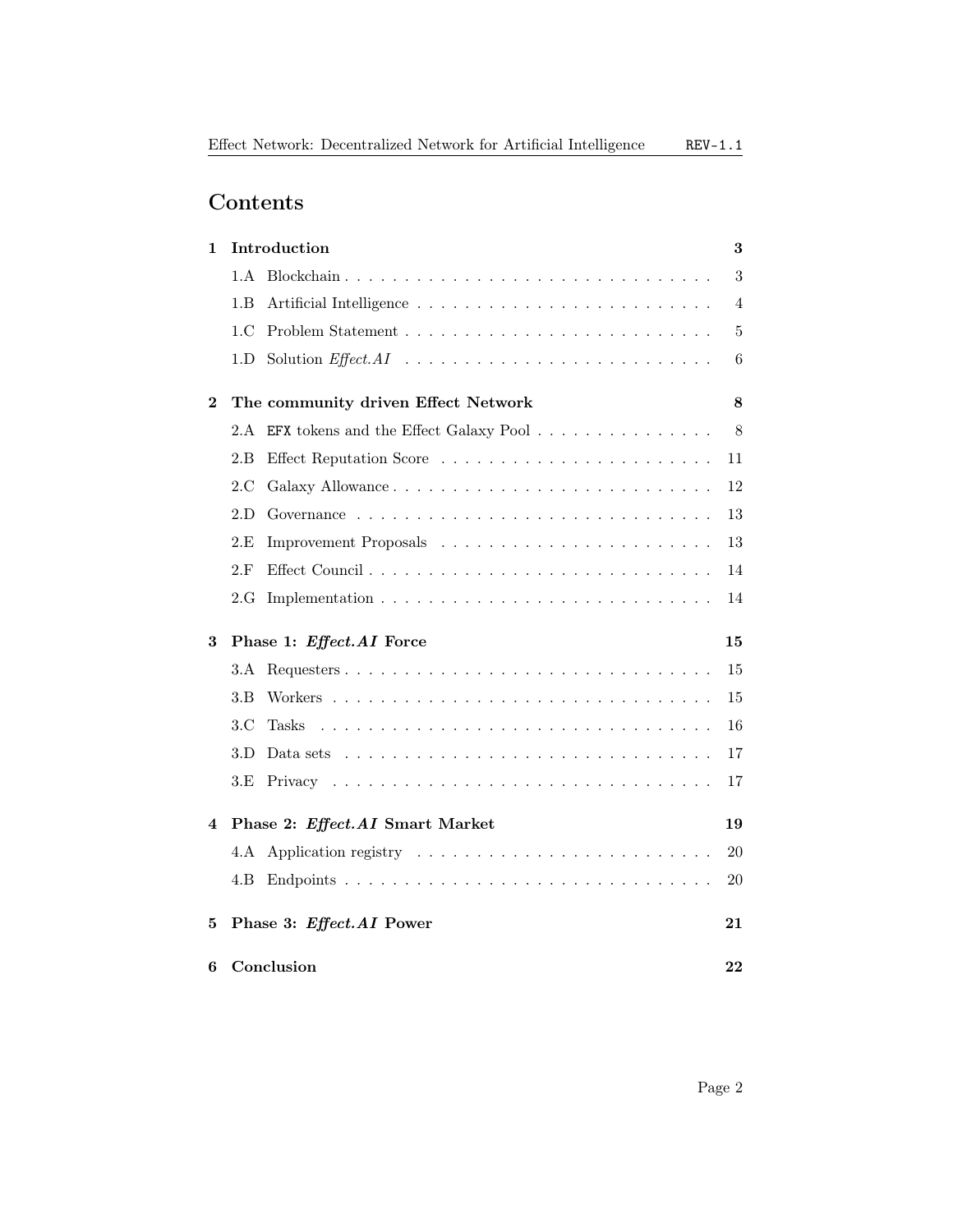Whether we are based on carbon or on silicon makes no fundamental difference; we should each be treated with appropriate respect.

Arthur C. Clarke

## <span id="page-2-2"></span><span id="page-2-0"></span>1 Introduction

[Artificial Intelligence \(AI\)](#page-23-0) is progressing rapidly and has already caused many different effects. We see [AI](#page-23-0) applications everywhere we look; from phones to autonomous vehicles to biotechnology, [AI](#page-23-0) has become ubiquitous. [AI](#page-23-0) is often considered the key component of the Fourth Industrial Revolution [\[1\]](#page-25-0). Like the revolutions that preceded it, the Fourth Industrial Revolution has the potential to raise global income levels and improve the quality of life for populations around the world. However, the revolution could yield greater inequality as well, particularly in its potential to disrupt labor markets as automation substitutes labor across the entire economy [\[1\]](#page-25-0). Consider, for example, when entire workforces were laid off when pinhead factories started incorporating machines in their fabrication process. A similar, though far larger threat looms due to new advances in [AI](#page-23-0) development. Bill Gates had the idea to tax labor performed by [AI-](#page-23-0)algorithms, to compensate for the loss of jobs in many sectors<sup>[1](#page-0-0)</sup>. This idea seemed science fiction at the time, but the concept can be realized on the Effect Network, a decentralized network for [AI.](#page-23-0) Effect.AI brings [AI-](#page-23-0)algorithms to an open and proven decentralized platform, powered by the blockchain and accessible to all.

#### <span id="page-2-1"></span>1.A Blockchain

A blockchain is a decentralized data store that can contain arbitrary logic and processes, without the need for a trusted central party. Blockchain was first proposed in the Bitcoin whitepaper by Satoshi Nakamoto, 2009 [\[2\]](#page-25-1). Since then the

<sup>1</sup><https://qz.com/911968/bill-gates-the-robot-that-takes-your-job-should-pay-taxes/>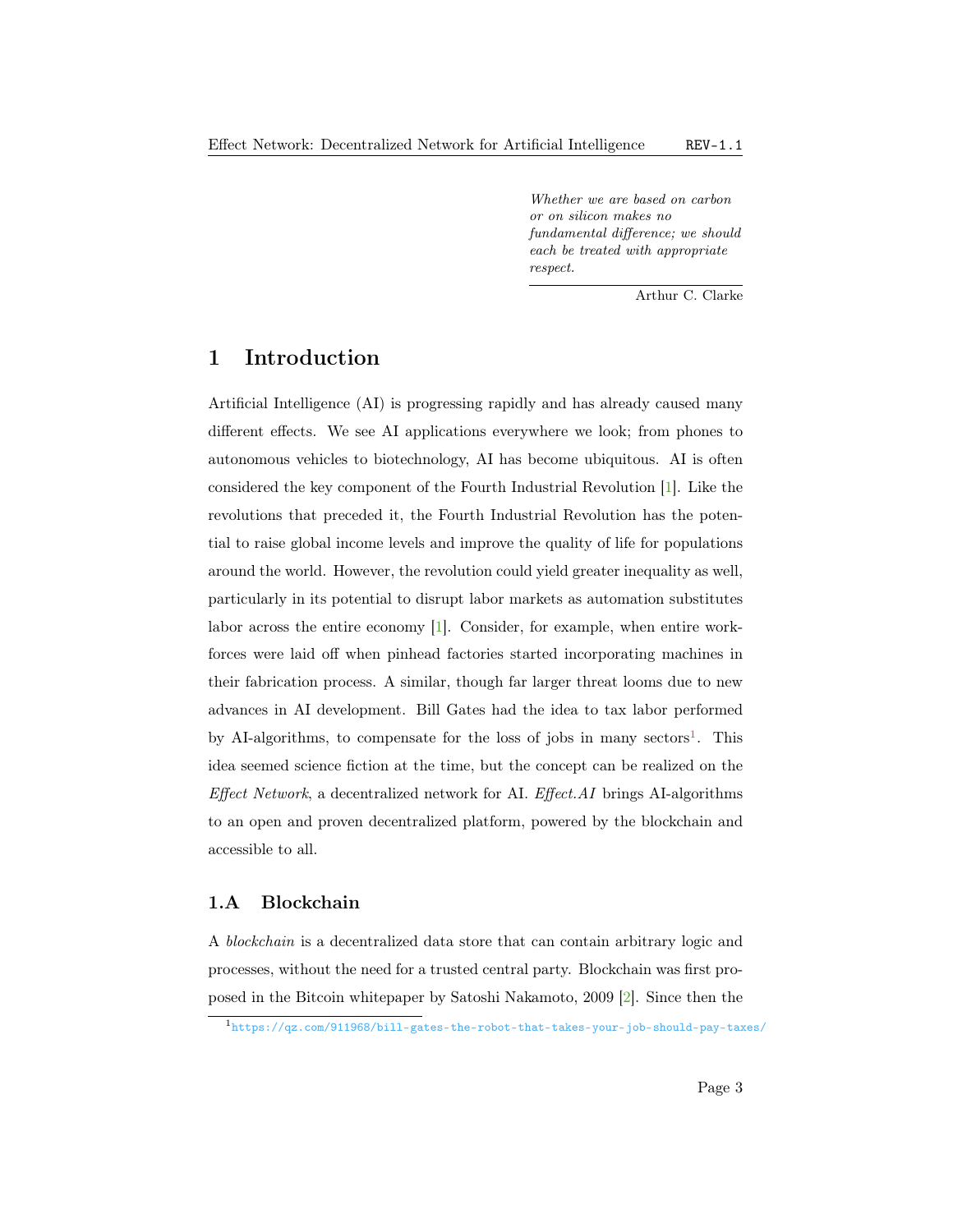<span id="page-3-1"></span>technology has been applied in many areas, and has had a disruptive influence in the markets of banking, insurance, real-estate, to name a few. Decentralized applications have some unique properties like transparency and a fixed history. We propose a protocol that decentralizes the global market in [AI;](#page-23-0) which lowers the barrier for entry, stimulates market growth and greatly reduces usage cost.

NEO NEO [\[3\]](#page-25-2) is (i) the use of blockchain technology and digital identity to digitize assets, and (ii) the use of smart contracts for digital assets to be self– managed. This establishes, what is called, a *Smart Economy* with a distributed network<sup>[2](#page-0-0)</sup>. Hence, it's a smart contracts ecosystem, similar to Ethereum [\[4\]](#page-25-3).

NEP5 tokens are tokens that are managed by smart contracts on the NEO blockchain. Most existing NEO projects use a NEP5 token (e.g.  $RedPulse<sup>3</sup>$  $RedPulse<sup>3</sup>$  $RedPulse<sup>3</sup>$ ,  $Qlink<sup>4</sup>$  $Qlink<sup>4</sup>$  $Qlink<sup>4</sup>$ , and *DeepBrain Chain*<sup>[5](#page-0-0)</sup>). NEP5 describes the protocol that these tokens conform to, as the Effect.AI EFX token does as well.

#### <span id="page-3-0"></span>1.B Artificial Intelligence

[AI](#page-23-0) is intelligence displayed by machines, in contrast with the [Natural Intelligence](#page-24-0) [\(NI\)](#page-24-0) displayed by humans and other animals. In computer science [AI](#page-23-0) is defined as the study of "intelligent agents": any device that perceives its environment and takes actions that maximize its chance of success at some goal.

In the past five years there has been a rapid growth in the number of practical [AI](#page-23-0) applications. Smart services like self-driving cars, face and voice recognition in mobile phones, and image translation are getting a central place in everyday life. The increase in [AI](#page-23-0) applications can be explained by the advances in [Machine Learning \(ML\),](#page-23-1) [Computer Vision \(CV\),](#page-23-2) and [Natural Language Pro](#page-24-1)[cessing \(NLP\)](#page-24-1) research, as well as the ready availability of cloud computing. This has resulted in large adoption by the industry and the birth of a billiondollar-economy around smart applications. While academic achievements are

<sup>2</sup><http://docs.neo.org/en-us/index.html>

<sup>3</sup><https://coin.red-pulse.com/>

<sup>4</sup><https://www.qlink.mobi/>

<sup>5</sup><https://www.deepbrainchain.org/>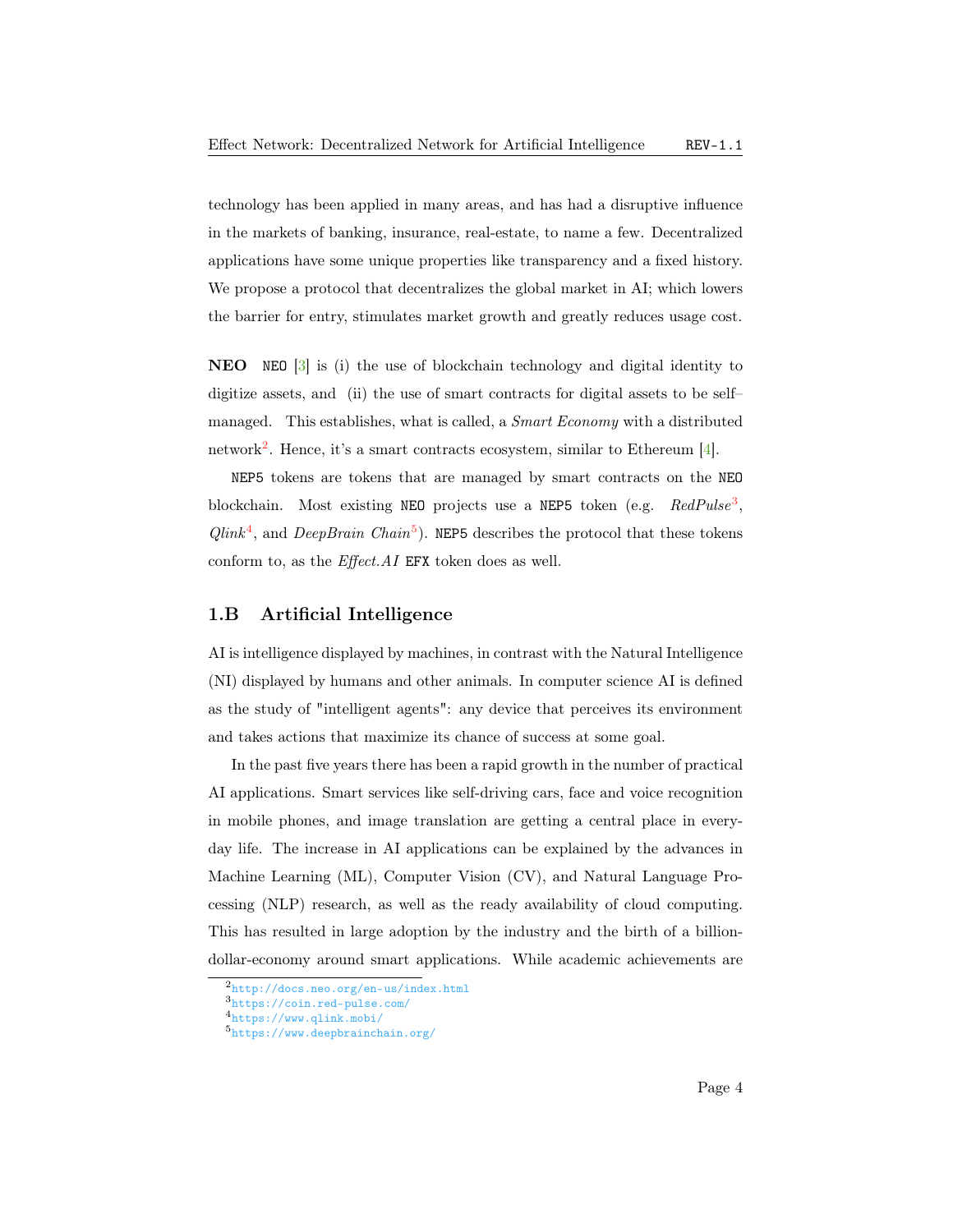<span id="page-4-2"></span>available to the public most intelligent algorithms are developed behind the closed doors of large corporations. We propose a private, decentralized ecosystem called the [Effect.AI Network](#page-23-3) (Effect Network). The network is designed to develop in the phases shown in fig. [1,](#page-4-1) and operates fully on smart contracts deployed on a Turing-complete blockchain.



<span id="page-4-1"></span>Figure 1: Development roadmap for the Effect Network

### <span id="page-4-0"></span>1.C Problem Statement

Despite the advantages [AI](#page-23-0) brings there are a number of problems that have to be dealt with, especially regarding the research and development of [AI](#page-23-0) technology. These problems can broadly be categorized into three areas that currently make [AI](#page-23-0) research and development difficult to perform.

Data processing The first problem is that of *data processing*. Intelligent applications perform tasks that traditionally require human feedback. Such tasks involve processing unstructured data and finding patterns that can provide useful output. These applications are trained on large data sets with annotations.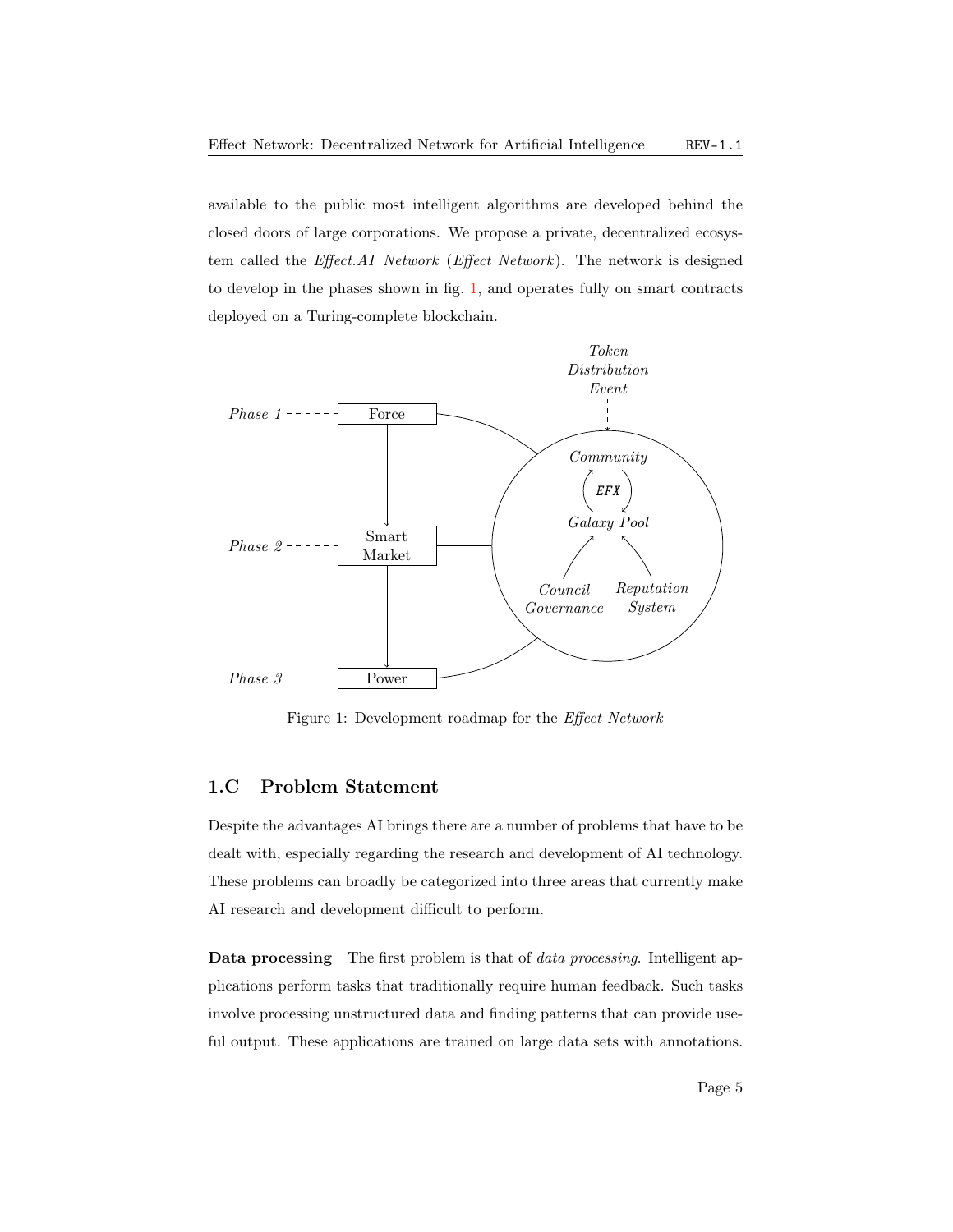<span id="page-5-1"></span>Obtaining an annotated data set is non-trivial and requires a lot of time and resources.

Diverging Tasks The second problem that currently makes [AI](#page-23-0) hard to practice is that of diverging tasks. An obstacle when developing a complex algorithm is the need to interact with parts of the world outside the current domain. For example: a self-driving car learning to steer will also need to identify road signs around the world. This situation can best be treated as a knowledge system where the classification of the sign is done by an external application. This quickly increases the complexity of an application.

Computational Costs The last main problem is the computational cost of [AI](#page-23-0) algorithms. Developing and training [AI](#page-23-0) systems is in most cases a computational intensive and thus expensive task. It requires a technical infrastructure capable of processing large amounts of data, doing batched processing on [Graph](#page-23-4)[ics Processing Units \(GPUs\)](#page-23-4) and coordinating the results.

#### <span id="page-5-0"></span>1.D Solution Effect.AI

A decentralized ledger like the blockchain provides a direct link between supply and demand which can greatly mitigate these problems. The transparency that blockchain offers will boost discoverability on the network, resulting in a high degree of collaboration and data sharing between agents. It also increases knowledge diversity and makes [AI](#page-23-0) more affordable by sharing costs. Around this vision the [Effect Network](#page-23-3) is designed. Like other decentralized applications, Effect.AI directly connects supply and demand without the need for an intermediary party. To be more specific, the [Effect Network](#page-23-3) will establish the following:

1. Accessibility. By directly linking supply and demand through our microtasking platform Effect.AI [Force \(EF\)](#page-23-5) will make training [AI](#page-23-0) algorithms easier, faster and cheaper (section [3\)](#page-14-0). This will enable users who do not have access to a large dataset or a big network to train their [AI](#page-23-0) algorithm.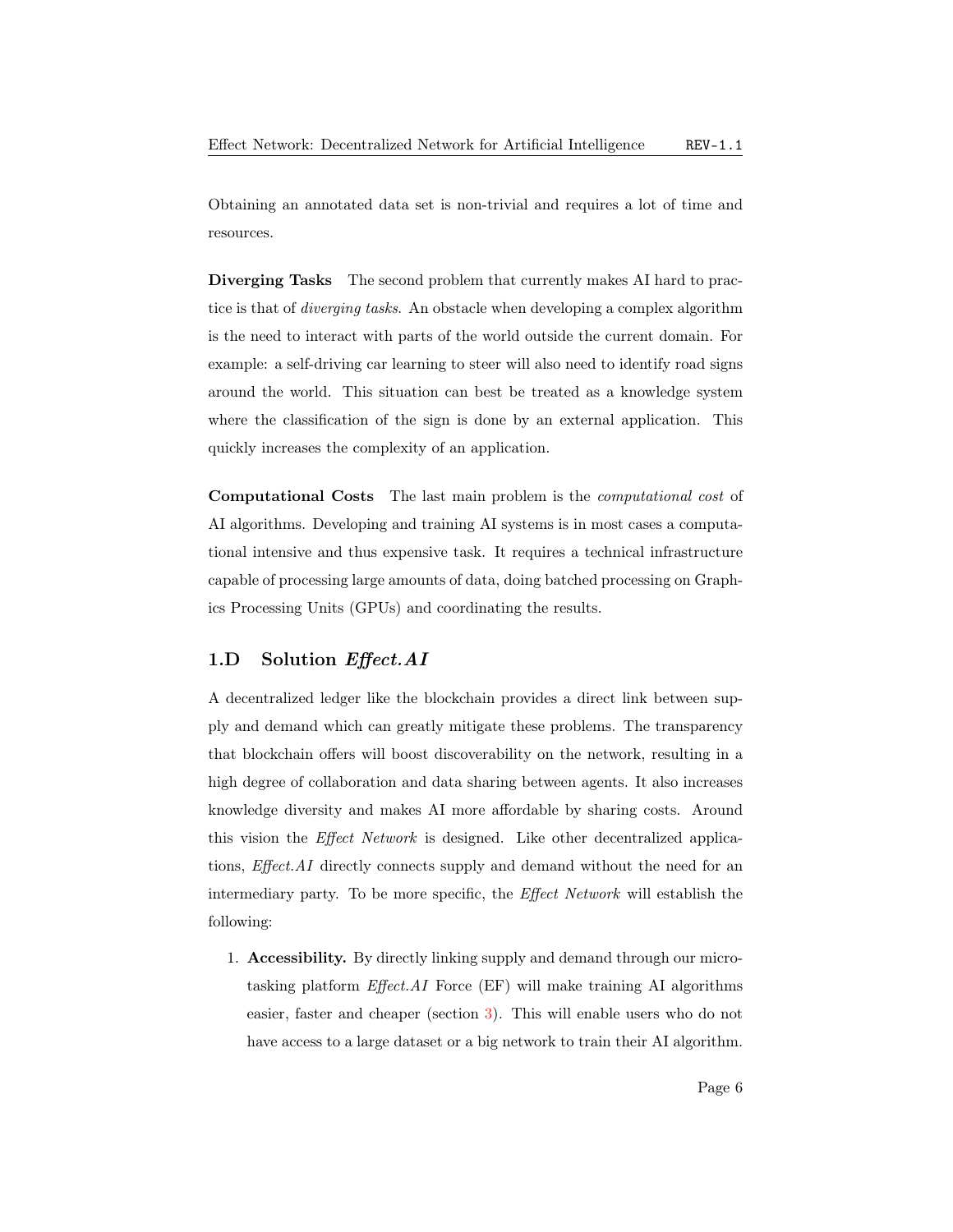- <span id="page-6-0"></span>2. Accuracy. The *Effect.AI* [Smart Market \(ESM\)](#page-23-6) is an exchange with a rich ontology of specialist [AI](#page-23-0) applications. Individual applications are able to find each other to buy or sell information, as specified in section [4.](#page-18-0) Through this exchange, users can use data sets with significantly higher complexities to train their [AI](#page-23-0) algorithms.
- 3. Performance. Users can enrich their existing datasets by purchasing services from algorithms on the [ESM](#page-23-6) (section  $4$ ), or they can setup a new datasets by creating micro-tasks on the [EF](#page-23-5) platform (section [3\)](#page-14-0). By enabling users to build datasets quickly and accurately they can immediately use these datasets to train [AI](#page-23-0) algorithms.
- 4. Interoperability. By putting the [AI](#page-23-0) algorithms on the blockchain and creating a communication standard to which these [AI](#page-23-0) algorithms have to comply to, we can truly decentralize [AI](#page-23-0) and achieve interoperability between individual [AIs](#page-23-0) (section [5\)](#page-20-0). The combination of multiple [AI](#page-23-0) algorithms will result in powerful capabilities and emergent intelligence that no single [AI](#page-23-0) algorithm can achieve on its own.

The network will be deployed in consecutive phases, allowing adaptation and development of the network to grow together. The phases cover independent market sections but are interconnected in our network model and are all fueled by the same token; the EFX token.

The rest of the *[Effect](#page-23-3).AI* whitepaper is structured as follows. The *Effect* [Network](#page-23-3) will be outlined in section [2.](#page-7-0) Hereafter, section [3,](#page-14-0) section [4,](#page-18-0) and section [5](#page-20-0) will detail the three different phases for the development of the [Effect](#page-23-3) [Network](#page-23-3), in chronological order. The whitepaper will be concluded in section [6.](#page-21-0)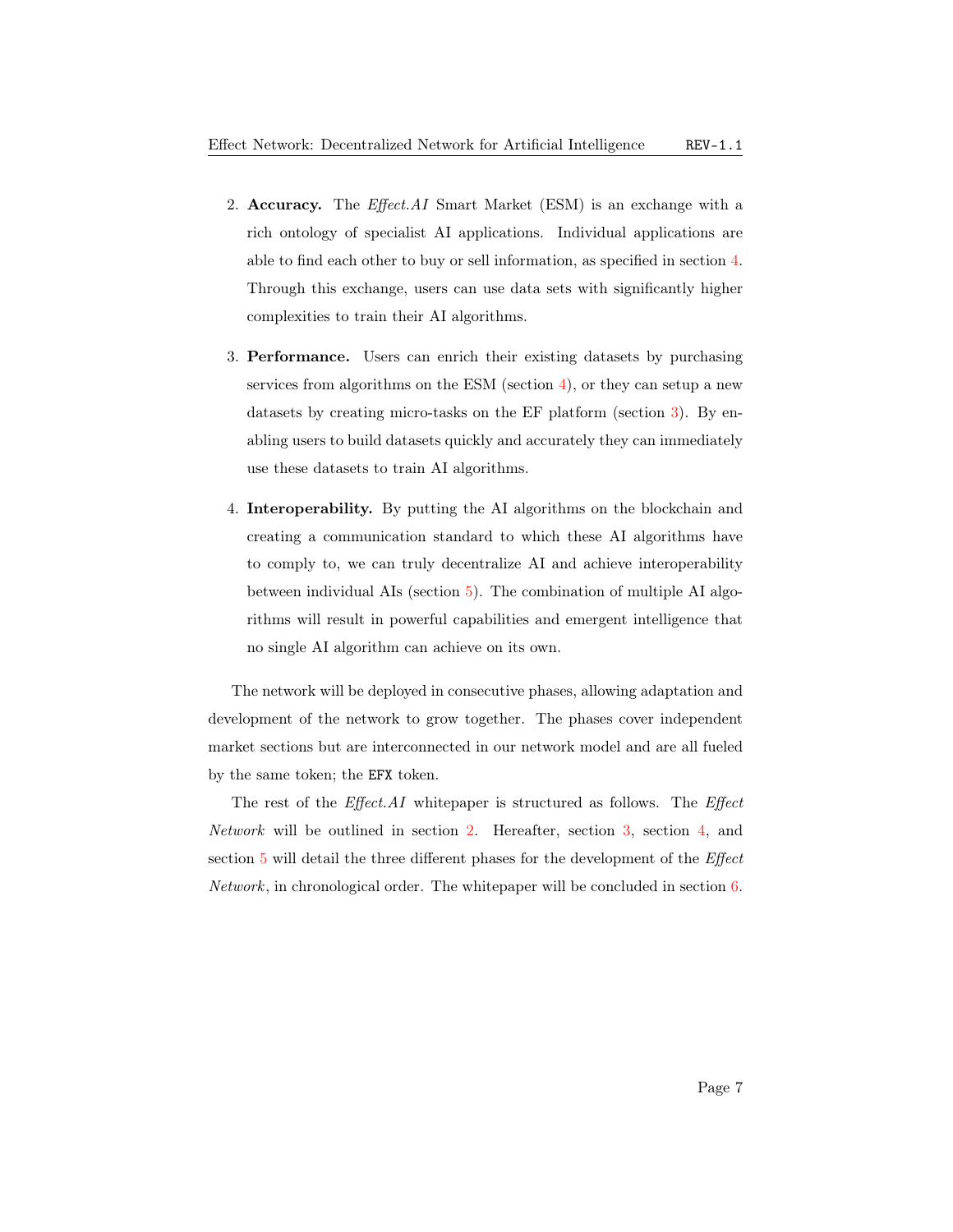I alone cannot change the world, but I can cast a stone across the waters to create many ripples..

Mother Teresa

## <span id="page-7-2"></span><span id="page-7-0"></span>2 The community driven Effect Network

The [Effect Network](#page-23-3) can be deployed and used as a decentralized application as-is. However, in order for the network to grow and be sustainable, we believe there has to be a form of governance. Participants should have incentive to use the EFX token for the purpose of [AI](#page-23-0) tasks. Investors looking for quick monetary gain should be discouraged and pump-and-dump schemes should be avoided in order for the network to grow and slowly take market value from the existing centralized services.

The Effect.AI [Galaxy Pool \(EGP\)](#page-23-7) will be outlined in section [2.A.](#page-7-1) Thereafter, section [2.B](#page-10-0) will explain the reputation mechanism in the network. The  $Effect.AI$  [Galaxy Allowance \(EGA\)](#page-23-8) will be outlined in section [2.C,](#page-11-0) section [2.D](#page-12-0) details the governance system, section [2.E](#page-12-1) is dedicated to the improvement proposal system, and section [2.F](#page-13-0) explains the council formation. This section will finish with blockchain implementation specifics on the NEO and GAS platform in section [2.G.](#page-13-1)

#### <span id="page-7-1"></span>2.A EFX tokens and the Effect Galaxy Pool

It is important to maintain liquidity in EFX tokens, especially during the early days when there is no listing on exchanges. Ideally the following actions should always be possible:

- 1. Workers are able to sell their EFX rewards for native tokens
- 2. Requesters and network users should be able to buy EFX

For a new token on the market this kind of liquidity can be hard to achieve and can be hurt by speculative trading. The *[Effect.AI Network](#page-23-3)* (*Effect Network*)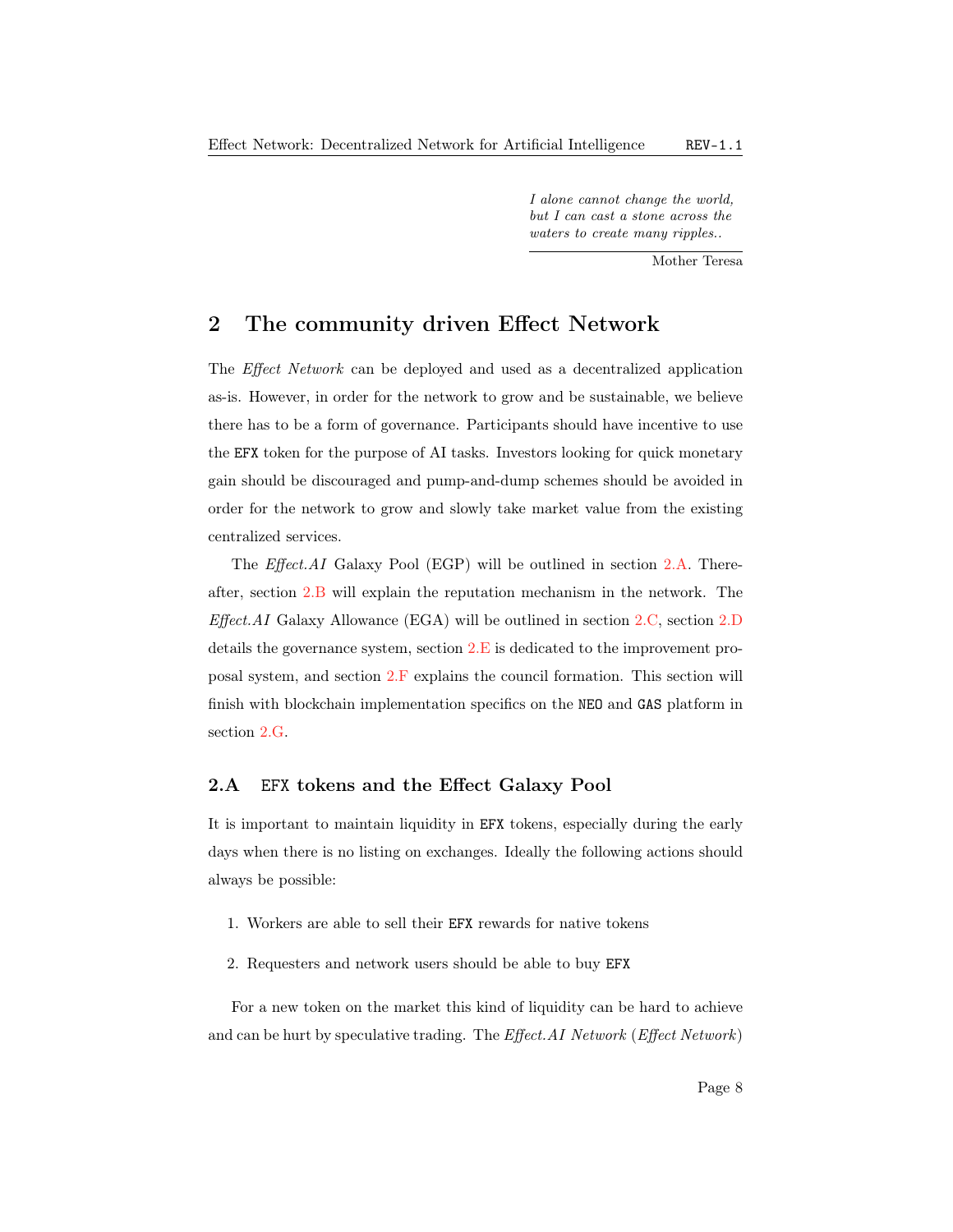<span id="page-8-0"></span>will maintain a central pool of tokens to provide liquidity, encourage adoption and stabilize network fees. This pool is called the Effect.AI [Galaxy Pool \(EGP\)](#page-23-7) and consists of a mix of EFX and native tokens. Several rules will drive the [EGP](#page-23-7) towards an equilibrium. These rules can later be refined by means of governance as is discussed in section [2.D.](#page-12-0)



Figure 2: Diagram of the Governance Model and construction of the Effect.AI Galaxy Pool

The [EGP](#page-23-7) ensures stable exchange rates for users of the network at all times. The pool is not suitable for day traders, as only  $Galaxy$ -EFX tokens  $(G$ -EFX) can be bought. Any G-[EFX](#page-23-9) bought from the [EGP](#page-23-7) can not be sold back to the [EGP.](#page-23-7) A G-[EFX](#page-23-9) is washed (converted to a regular EFX token) by spending it through an Effect.AI [Service Contract \(ESC\).](#page-23-10) These are the smart contracts that processs the transactions of tasks and the service registry. This protects the [EGP](#page-23-7) from external manipulation and keeps exchange rates stable for all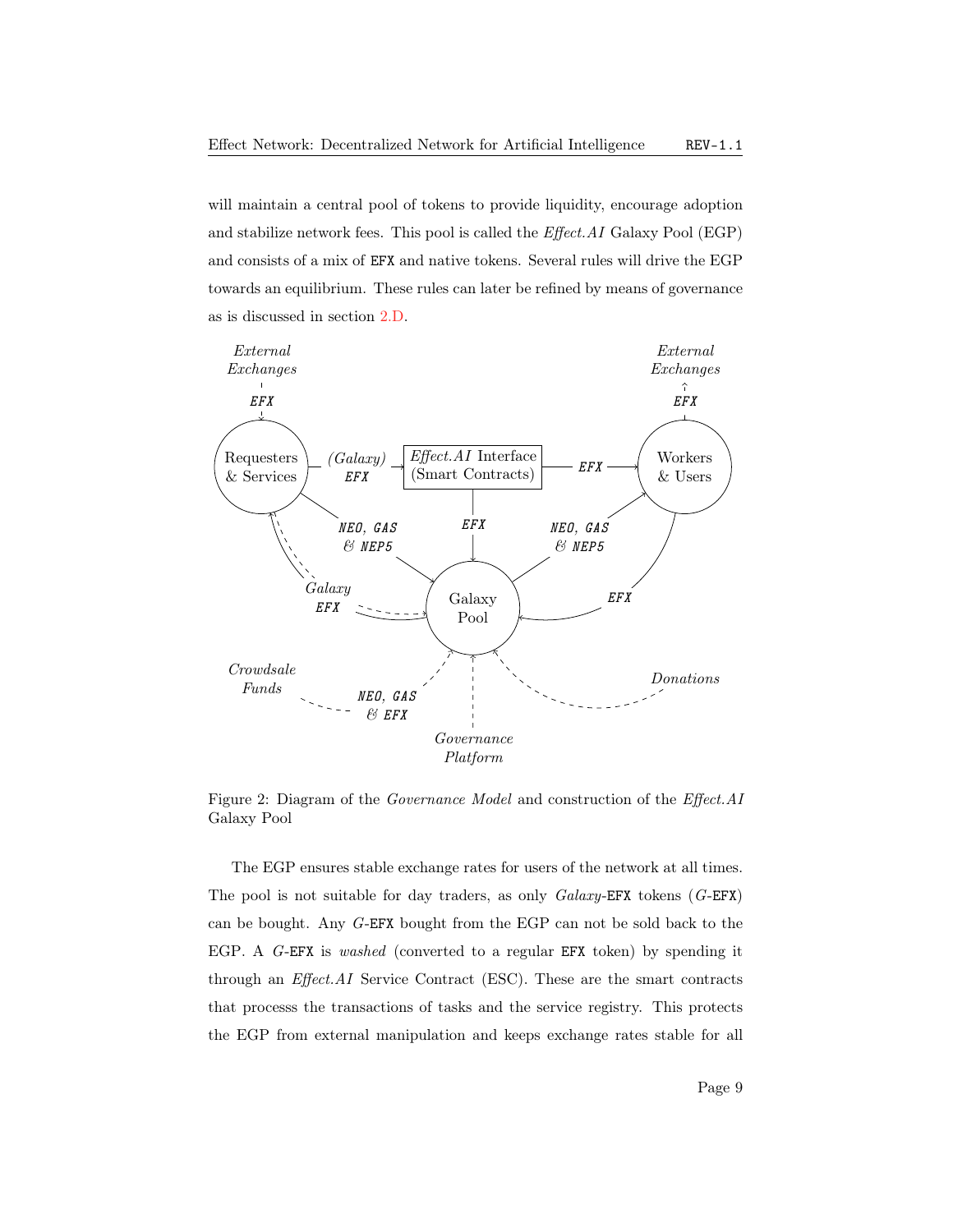<span id="page-9-1"></span>

Figure 3: Total amount of  $G\text{-}\mathtt{EFX}$  $G\text{-}\mathtt{EFX}$  $G\text{-}\mathtt{EFX}$  for  $4\times10^6$  blocks in the  $\mathtt{NEO}$  blockchain

agents in the network.

To assure Requesters will not have an overflow G-[EFX](#page-23-9) will gradually expire and flow back to the [EGP](#page-23-7) over time. eq.  $(1)$  shows how G-[EFX](#page-23-9) flows back every  $\alpha$  blocks in the blockchain.

<span id="page-9-0"></span>
$$
G\text{-EFX} = \begin{cases} G\text{-EFX}, & \Delta(\beta_{current}, \beta_{last.}) < \alpha \\ G\text{-EFX} - \gamma \cdot \sum_{i}^{\Delta} \left[ G\text{-EFX} \cdot (1-\gamma)^{i} \right], & \text{otherwise} \end{cases}
$$
(1)

Where  $G$ -[EFX](#page-23-9)' is the new wallets' total from the original transaction,  $\beta$  are blocks in the NEO blockchain,  $\gamma$  is the backflow factor defined by the *Effect* Council, and  $\alpha$  is the number of blocks that have to go past for the function to activate.  $\Delta(\beta_{current}, \beta_{last.})$ , or short  $\Delta$ , denotes the number of blocks since the last time the G-[EFX](#page-23-9) was decreased.

This ensures, for a Requesters, there is seamless payment for the [ESC](#page-23-10) with native tokens, such as NEO, GAS, and other NEP5 tokens.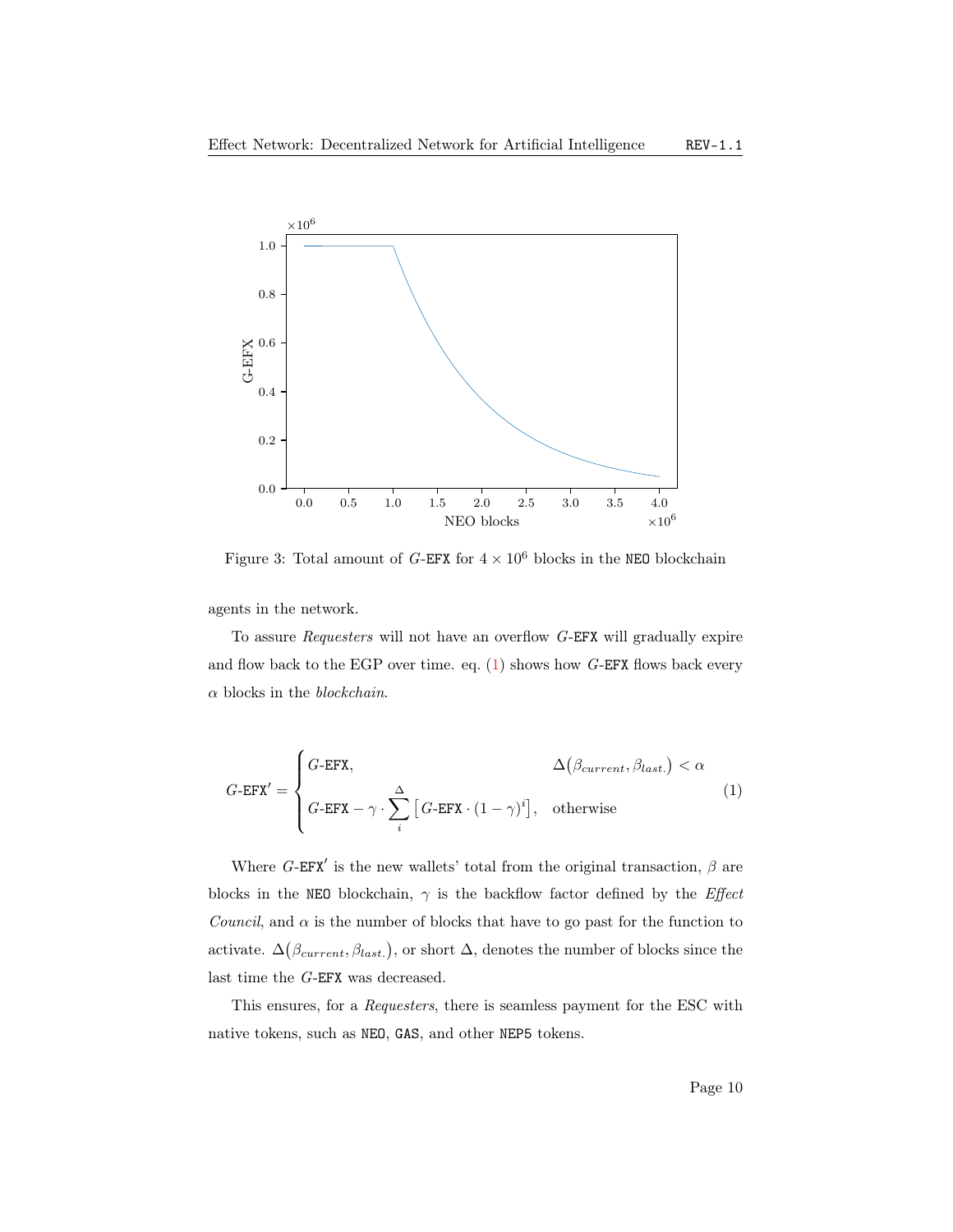<span id="page-10-1"></span>Other measures that will be undertaken in order to maintain a healthy liquidity in the [Effect Network](#page-23-3) to keep the [EGP](#page-23-7) stable, especially in the first phase of the development, are the implementation of beneficial exchange rates between EFX tokens and the native tokens NEO, GAS, and NEP5 tokens. This means that Requesters will have to pay less native tokens to use Effect Services, and that Workers will recieve more native tokens in exchange for their recieved EFX tokens.

In the future, when cross-chain trading techniques are more common in blockchain, other tokens (e.g. BTC and ETH) can be added to the [EGP.](#page-23-7)

#### <span id="page-10-0"></span>2.B Effect Reputation Score

Users in the [Effect Network](#page-23-3) are rewarded for the amount of effort and work they do. This could allow malevolent users to gain wealth by submitting large quantities of work with poor quality [\[5\]](#page-25-4). To avoid users submitting work with bad quality, the network will appraise users by their quality of work. Users that put in good effort will get a higher Effect.AI [Reputation Score \(ERS\),](#page-23-11) and users that put in poor effort will get a lower [ERS.](#page-23-11) This score will gradually expire over time. Workers with a higher [ERS](#page-23-11) will be able to apply for higher rewarding tasks than workers with a lower score. Furthermore, workers with higher, rather than lower, [ERS](#page-23-11) will have to pay a lower fee over their recieved EFX tokens to the [EGP.](#page-23-7)

[ERS](#page-23-11) is credited to users ad-hoc when they are rated for good work. There are two ways this can happen:

- 1. The task owner can add Ground Truth / Known Answer ratings of examples. If a worker rates an example similar to the ground truth provide by the task owner, they are rewarded [ERS,](#page-23-11) else they lose this score. Ground Truth examples are stored encrypted on the blockchain and the decryption key is shared by the requester after the task has expired. Thus the rating takes place after task expiration time.
- 2. Workers that deliver similar work and performance on the same [Human](#page-23-12)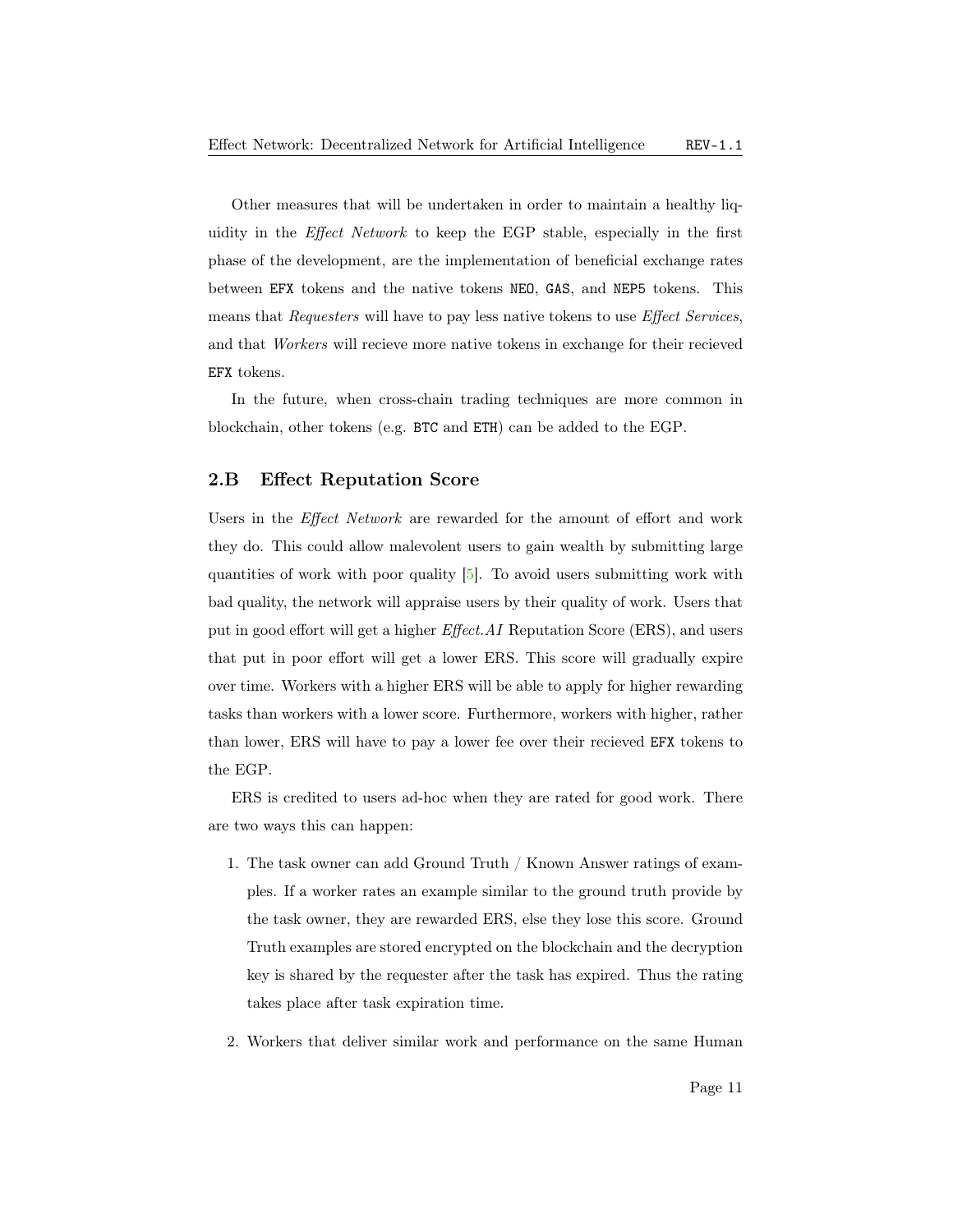<span id="page-11-2"></span>[Intelligence Tasks \(HIT\)](#page-23-12) (section [3\)](#page-14-0) are credited with [ERS.](#page-23-11) This is done periodically and at random. Workers that consequently give deviant feedback are subtracted [ERS.](#page-23-11)

The [ERS](#page-23-11) function is represented in eq.  $(2)$ . Let  $F(t)$  be the degradation function of positive scores, and negative scores, over time. Let  $P$  be a set of positive score-time entries  $p$ , and  $N$  be a set of negative score-time entries  $n$ .

<span id="page-11-1"></span>
$$
ERS = \sum_{i}^{N_{\mathbf{P}}} \left[ p_{i,score} \times F(p_{i,time}) \right] - \omega \left( \sum_{i}^{N_{\mathbf{N}}} \left[ n_{i,score} \times F(n_{i,time}) \right] \right) \tag{2}
$$

Where  $N_{\text{P}}$  is the total number of positive evaluations, and  $N_{\text{N}}$  is the total number of negative evaluations.  $\omega$  is the weight factor for negative scores that is governed (section [2.D\)](#page-12-0) to maintain a healthy and effective workforce in Effect.AI. As of now, we found a linear degradation in  $F(t)$ , and a weight  $\omega = 5$  assures best results in our simulations.

#### <span id="page-11-0"></span>2.C Galaxy Allowance

Another use case of the Galaxy Pool is to provide liquidity on the supply side of EFX. Earlier we saw how "consumers" of services can purchase G-[EFX](#page-23-9) which is only spendable to Effect Service Contracts. In a similar way "producers" of services are able to sell EFX to the [EGP](#page-23-7) at fixed rates. As the rates can be profitable compared to market, this exchange must be restricted to contributors of the network. To accomplish this we introduce Galaxy Allowance.

Any person or algorithm on the network that earns EFX tokens from an [ESC,](#page-23-10) gets an equal amount of  $Effect.AI$  [Galaxy Allowance \(EGA\).](#page-23-8) [EGA](#page-23-8) can be used to sell an amount of EFX tokens to the [EGP](#page-23-7) at a very profitable rate. This rate is maintained by the *Effect.AI* Council (section  $2.F$ ) through voting. This way Workers and algorithms are not dependent on market fluctuation of **EFX** tokens as they can always sell their earning at stable rates. The general Effect.AI exchange protocol is reflected in eq.  $(3)$ , eq.  $(4)$ , and eq.  $(5)$ . The exchange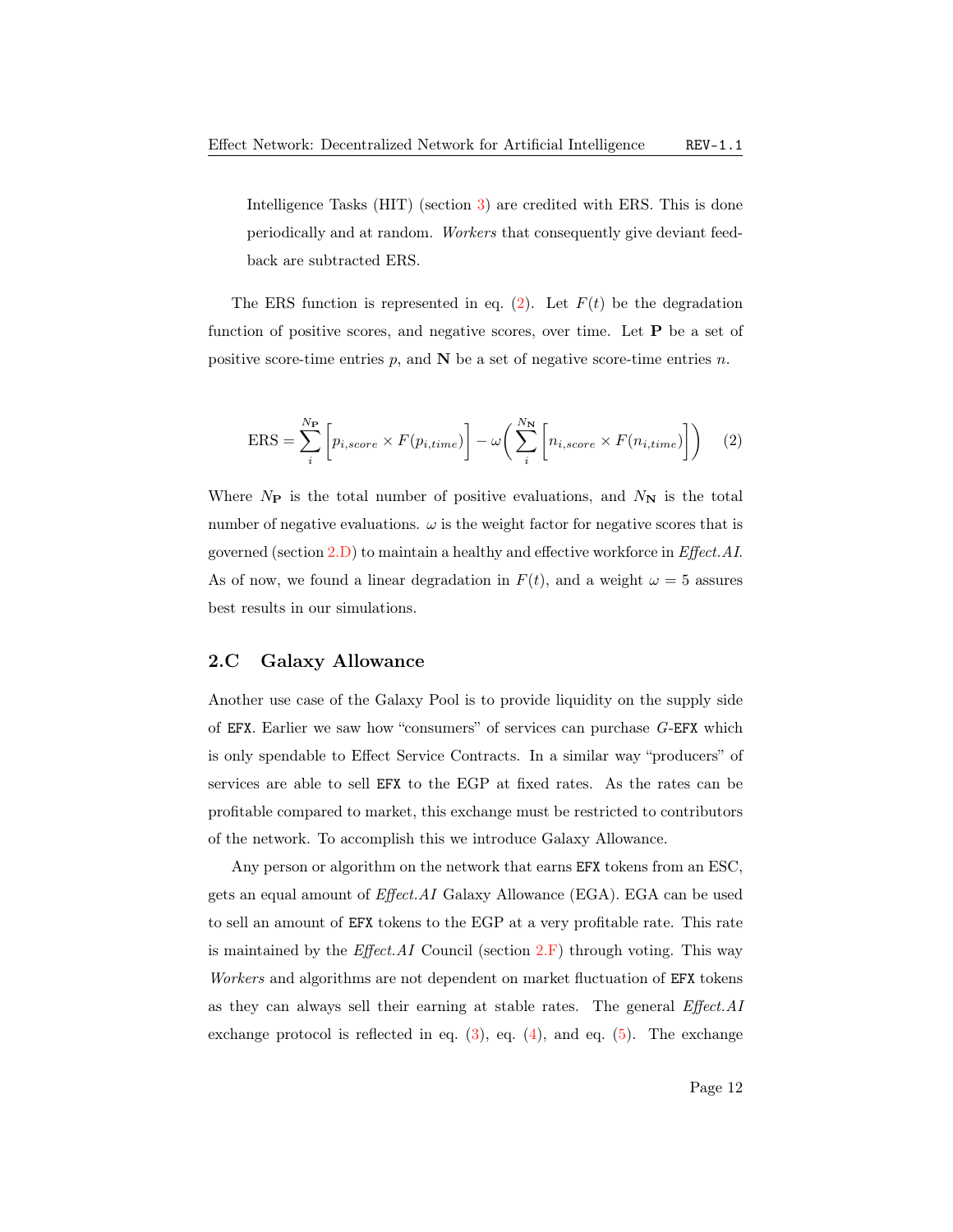<span id="page-12-5"></span>rates  $c_{\text{NEO}}$ ,  $c_{\text{GAS}}$ , and  $c_{\text{NEPS}}$  remain constant until the *Effect.AI* Council changes them.

<span id="page-12-4"></span><span id="page-12-3"></span><span id="page-12-2"></span>
$$
NEO = c_{NEO} \times EFX \tag{3}
$$

$$
GAS = c_{GAS} \times EFX \tag{4}
$$

$$
NEP5 = c_{NEP5} \times EFX \tag{5}
$$

#### <span id="page-12-0"></span>2.D Governance

The blockchain is immutable by nature, yet the Effect Network has to be able to continuously adapt to market and research developments. This means the network needs a mechanism to apply changes to its components when necessary. There are two types of changes that can be applied. Firstly, there are the variables defined in [Smart Contracts \(SCs\)](#page-24-2) that can change over time. Examples of [SCs'](#page-24-2) variables that can change over time are the exchange rates in the [EGP](#page-23-7) and the fees over service transactions. Secondly, the smart contracts themselves need to be changeable with sufficient agreement: introducing new [SCs](#page-24-2) - like new task types - and amending existing contracts will be necessary in the future. As the [Effect Network](#page-23-3) is decentralized there can not be a single person or organization authoring these changes. To fix this, the network has a governance system that allows prominent people in the community to propose and vote for improvements as explained in section [2.E.](#page-12-1) Right to vote is at first acquired by selected individuals as discussed in section [2.F.](#page-13-0)

#### <span id="page-12-1"></span>2.E Improvement Proposals

Both smart contracts and service variable adjustments should be submitted to an improvement proposal system. Each proposal contains logic for adjusting parts of the ecosystem. A proposal is only executed if a majority of the council members voted in favor of it within a time limit.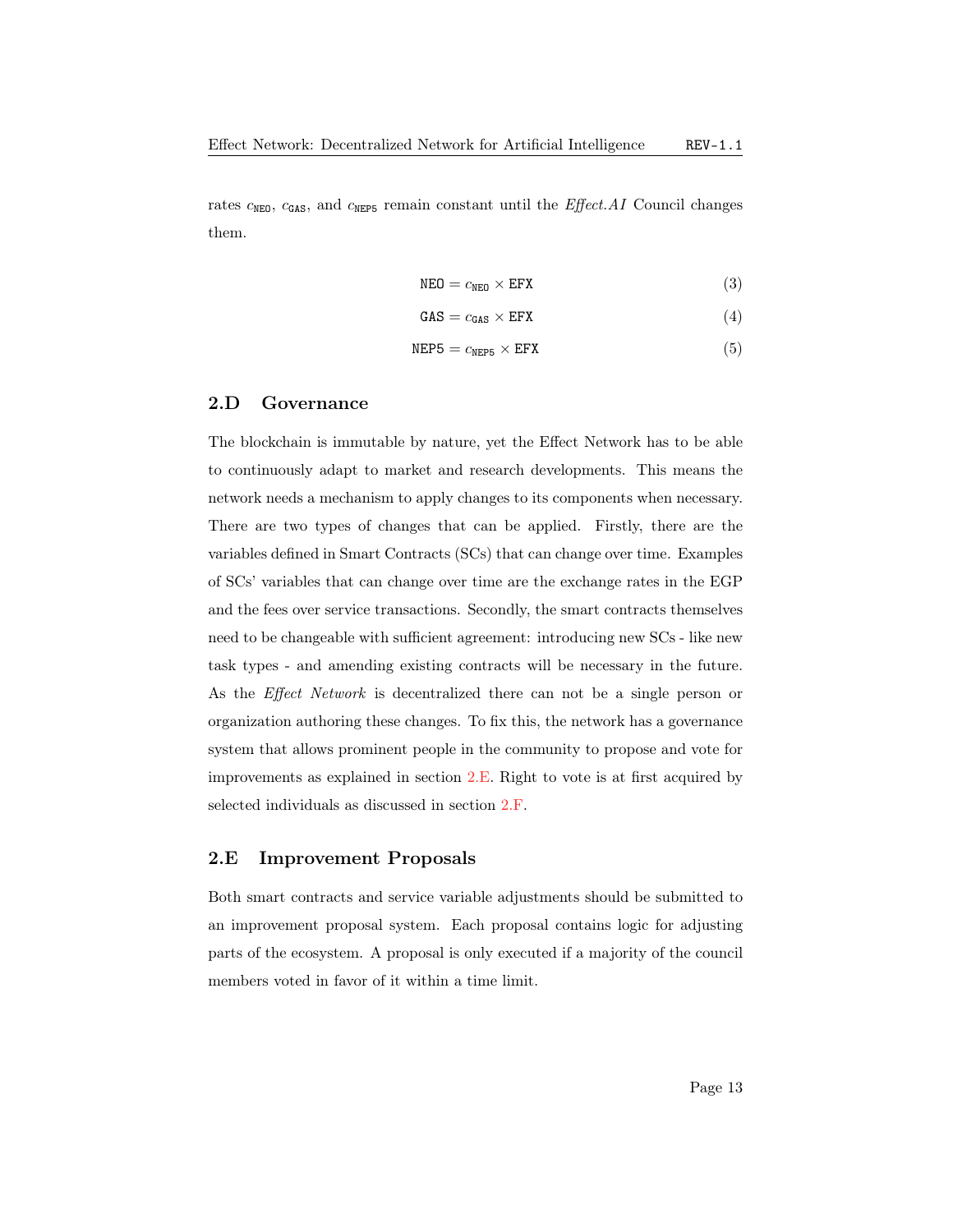#### <span id="page-13-2"></span><span id="page-13-0"></span>2.F Effect Council

The Effect.AI [Council \(EC\)](#page-23-13) is a group of individuals that are allowed to cast a vote on improvement proposals. This council is dynamic in size; one can leave the group at any time and new members can join if they are approved by the majority. The council members are responsible to continuously apply changes to the network so it can adapt to the dynamic market.

#### <span id="page-13-1"></span>2.G Implementation

This section contains examples of how the platform would function when built on the NEO blockchain. NEO is a blockchain that uses [Delegate Byzantine Fault](#page-23-14) [Tolerance \(dBFT\)](#page-23-14) consensus and features Turing-complete [SCs.](#page-24-2) It also has features for user identification and file storage that make it a very suitable host for the [Effect Network](#page-23-3).

Galaxy Pool: NEO and GAS In NEO there are two native tokens: NEO and GAS. GAS is a utility token used for paying network fees. These are fees associated with deploying and executing smart contracts. NEO acts as a share in the platform; holding NEO gives a payout in GAS from network usage. In this setup, the [EGP](#page-23-7) should hold a combination of EFX, NEO and GAS to function correctly. The NEO is used to payout workers at a stable exchange rate and to increase the GAS stake by collecting dividend. As **NEO** is indivisible the rate should be defined in  $\frac{EFX}{NEG}$ . The GAS is used to pay any network fees to users of the network, so workers will not have to go to an exchange to use the platform. The GAS is also used to deploy new smart contracts and amend existing smart contracts. This is crucial as the [Effect Network](#page-23-3) will be developing all the time.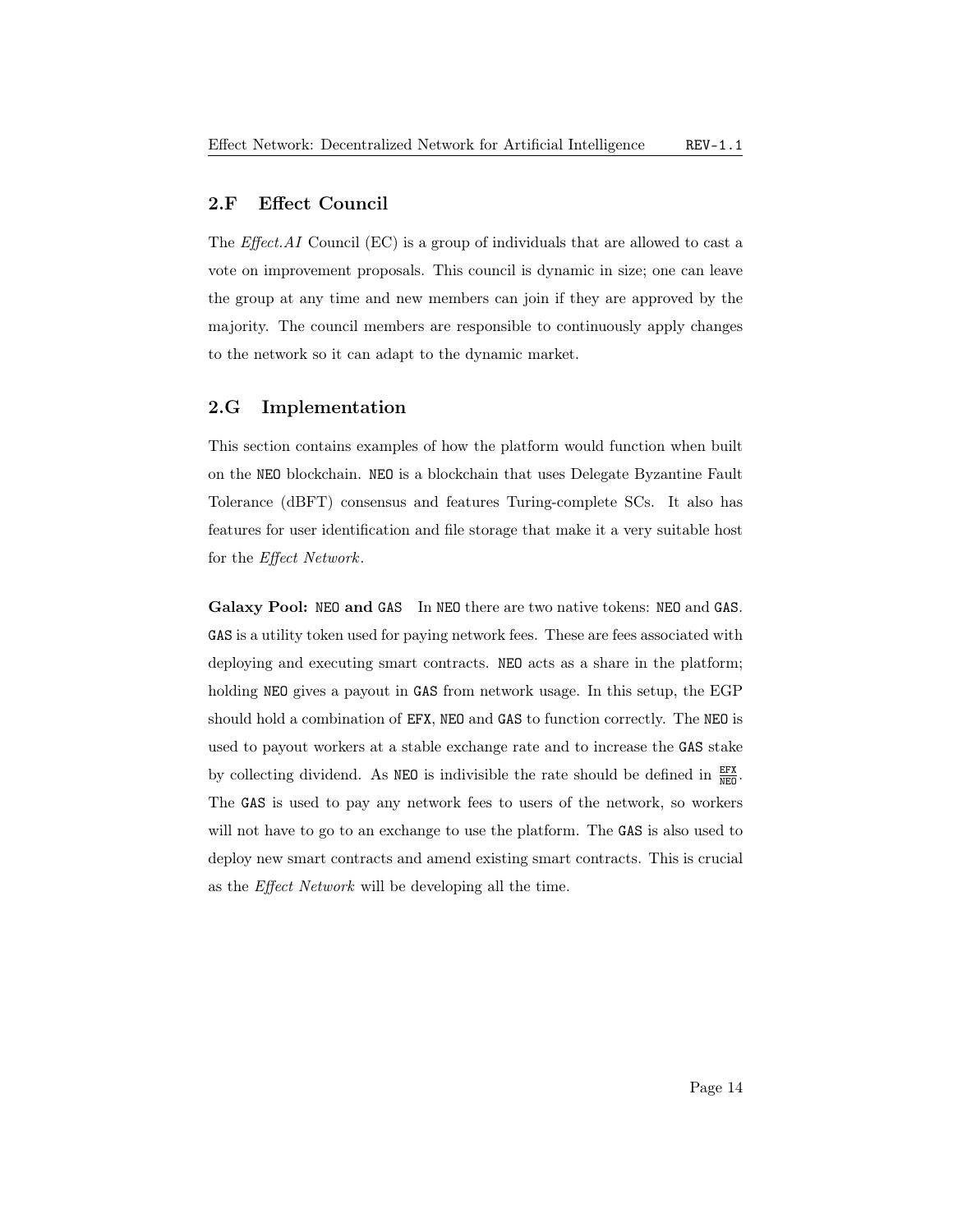There are no great limits to growth because there are no limits of human intelligence, imagination, and wonder.

Ronald Reagan

## <span id="page-14-3"></span><span id="page-14-0"></span>3 Phase 1: Effect.AI Force

The Effect.AI [Force \(EF\)](#page-23-5) platform is a decentralized, peer-to-peer marketplace for tasks that require human intelligence. It provides similar features as centralized services like Amazon Mechanical Turk<sup>[6](#page-0-0)</sup>, Fiverr<sup>[7](#page-0-0)</sup>, Crowdsource<sup>[8](#page-0-0)</sup> and Guru.com<sup>[9](#page-0-0)</sup>. It is a crowdsourcing technology that enables Requesters (section  $3.A$ ) to submit tasks that can be completed by human agents in exchange for compensation. Workers (section [3.B\)](#page-14-2) can accept tasks from Requesters at any time, anywhere and from any device. The tasks are called [Human Intelli](#page-23-12)[gence Tasks \(HIT\).](#page-23-12) The providers of the [HITs](#page-23-12) are called Requesters. When a Worker completes a [HIT,](#page-23-12) they are paid with cryptographic EFX tokens.

#### <span id="page-14-1"></span>3.A Requesters

Requesters can put tasks (see section [3.C\)](#page-15-0) on the [EF](#page-23-5) platform to be completed by workers. The requesters can decide how many EFX the workers will get for each completed task. The requesters can retrieve the results from the [EF](#page-23-5) platform and use these results to, for example: train their [Artificial Intelligence \(AI\)](#page-23-0) algorithm. [EF](#page-23-5) gives requesters access to an on-demand, scalable and distributed workforce.

#### <span id="page-14-2"></span>3.B Workers

Workers can complete the tasks from the requesters in exchange for the EFX tokens tied to these [HITs](#page-23-12) (see section [3.C\)](#page-15-0).

 $\overline{6}_{\text{https://www.mturk.com/}}$  $\overline{6}_{\text{https://www.mturk.com/}}$  $\overline{6}_{\text{https://www.mturk.com/}}$ 

<sup>7</sup><https://www.fiverr.com/>

<sup>8</sup><https://www.crowdsource.com/>

<sup>9</sup><https://www.guru.com/>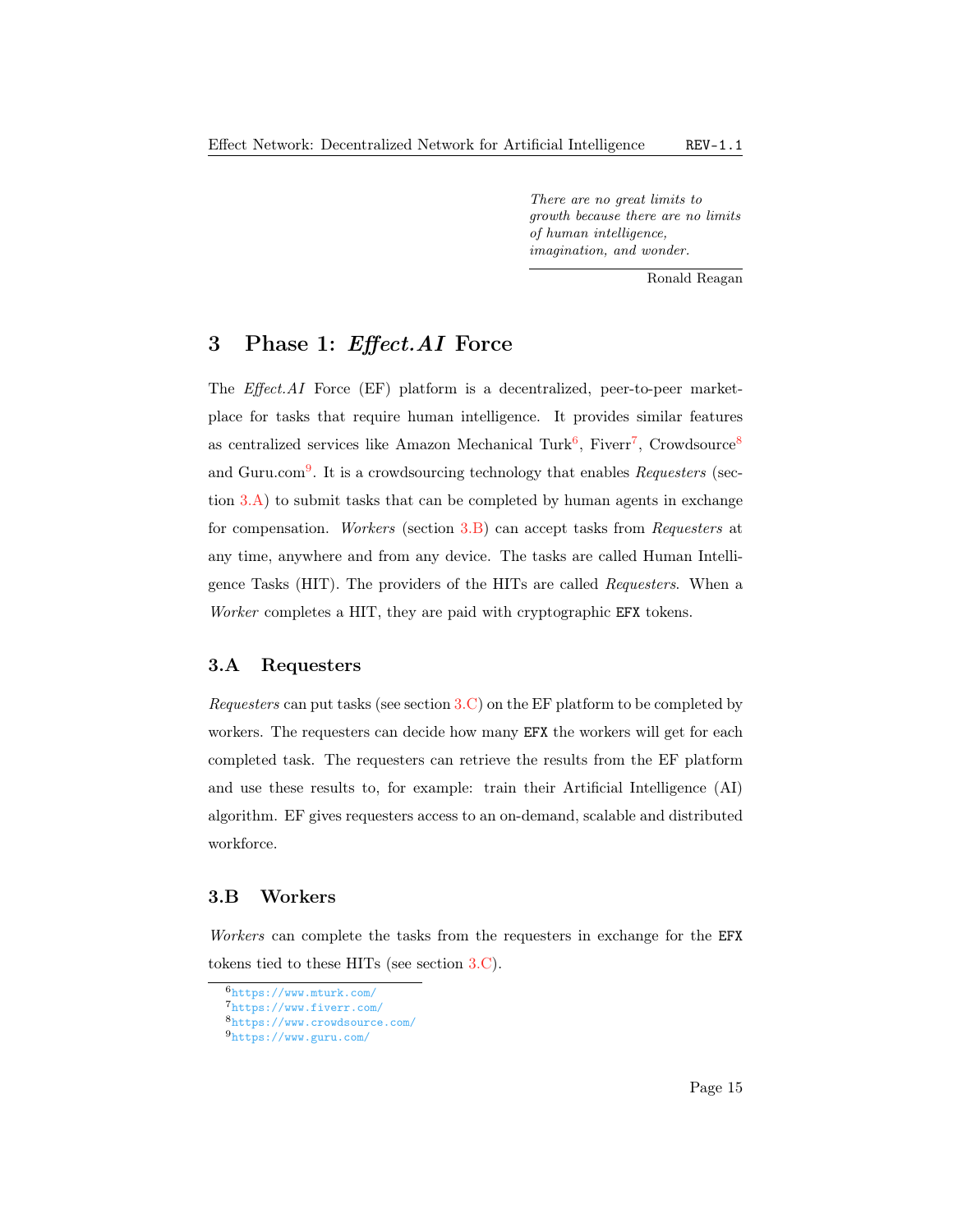

Figure 4: Process of submitting tasks on the Effect Force

#### <span id="page-15-0"></span>3.C Tasks

A [HIT](#page-23-12) task represents a piece of work that has been submitted by a Requester, and can be accepted by Workers that match its requirements. Each task points to a data set that can contain any amount of media assets. The contract ID of the task will validate the format of the data. Extracting and presenting examples from the data set is done by the user interface. A task has at least the properties shown in table [1.](#page-16-2)

The structure and required feedback for a task is defined by the contract ID and the blueprint. Each type of task requires a smart contract to handle interaction. Effect.AI maintains a database of deployed smart contracts to make it easy for requesters and workers to interact with the network. Adding smart contracts to the network is handled through governance (section [2.D\)](#page-12-0). Affiliate programs will cover costs of deploying new contract types.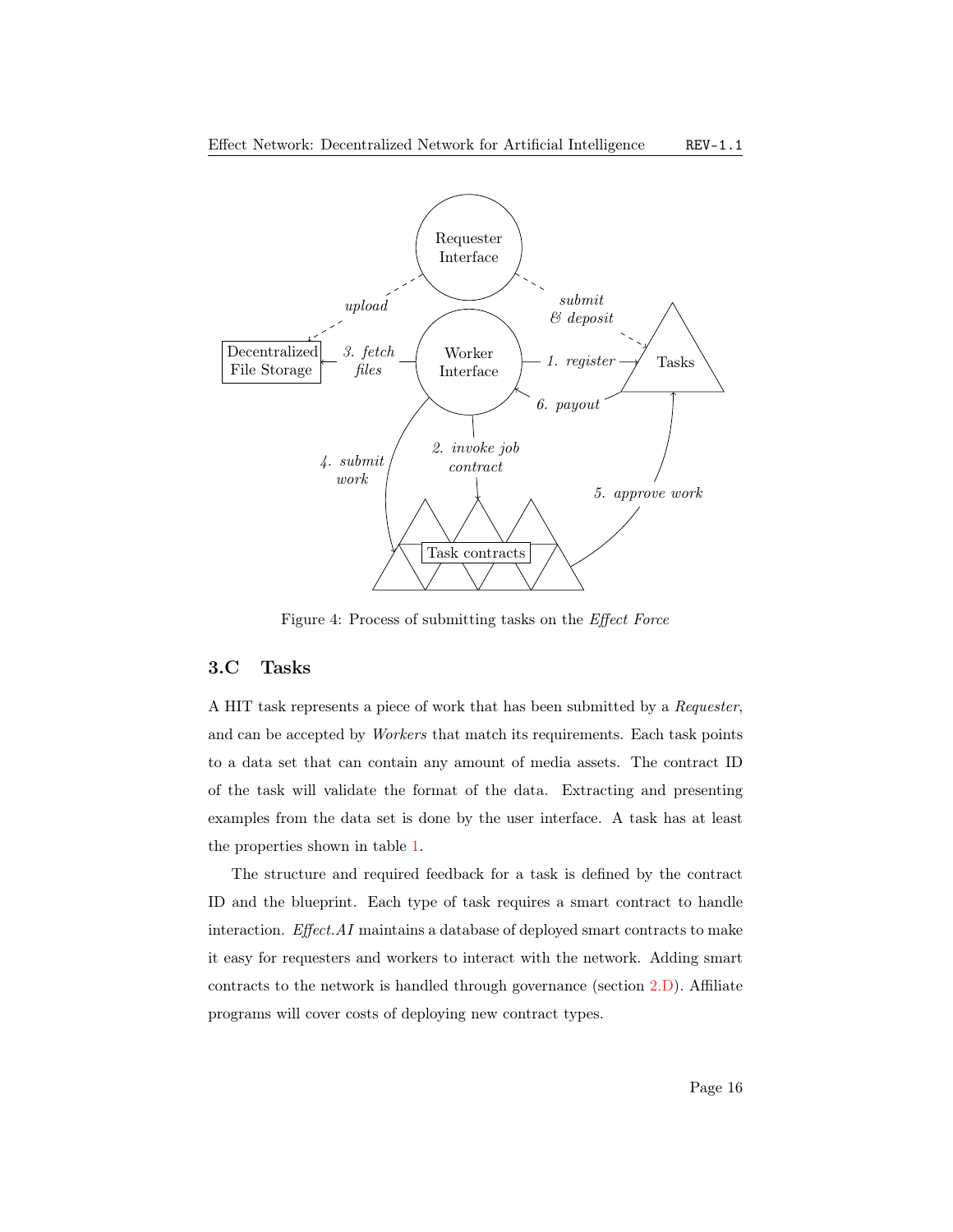<span id="page-16-3"></span>

| Property         | Description                          |
|------------------|--------------------------------------|
| Data set         | URL                                  |
| Description      | description of the task              |
| Contract ID      | smart contract that will handle task |
| Blueprint        | data for the contract                |
| Required ERS     | require trusted users                |
| Reward           | rewarded EFX upon completion         |
| Num. ratings     | number of ratings per user           |
| Rating timeout   | timeout on performing a rating       |
| Expiration       | block ID after which task expires    |
| Sequence ID      | for sequencing examples (optional)   |
| Data credentials | to unlock private data sets          |

<span id="page-16-2"></span>Table 1: Properties of a [HIT](#page-23-12)

#### <span id="page-16-0"></span>3.D Data sets

Data sets are often large and consist of various types of media. A blockchain is not a suitable database for storing this kind of information. Other decentralized storage options, like BitTorrent<sup>[10](#page-0-0)</sup> and IPFS<sup>[11](#page-0-0)</sup>, are specialized in these types of assets. For this reason, the network will use a similar hash-based distributed file storage, where each media asset can be referred to by a single hash.

Note that the feedback on a task can also involve storing media assets, for example in tasks like image segmentation. In this case the ratings asset will be stored on the distributed storage, and a hash and checksum of the rating are stored on the blockchain.

Requesters will also be able to supply data sets through traditional channels, like Amazon  $S3^{12}$  $S3^{12}$  $S3^{12}$ , Google Cloud Storage<sup>[13](#page-0-0)</sup>, or [File Transfer Protocol \(FTP\)](#page-23-15)<sup>[14](#page-0-0)</sup>.

#### <span id="page-16-1"></span>3.E Privacy

The blockchain is decentralized and open by nature. These properties are not always desirable, for example when privacy is concerned. There are several

<sup>10</sup><http://www.bittorrent.com/>

<sup>11</sup><https://ipfs.io/>

<sup>12</sup><https://aws.amazon.com/s3/>

<sup>13</sup><https://cloud.google.com/storage/>

<sup>14</sup>[https://nl.wikipedia.org/wiki/File\\_Transfer\\_Protocol/](https://nl.wikipedia.org/wiki/File_Transfer_Protocol/)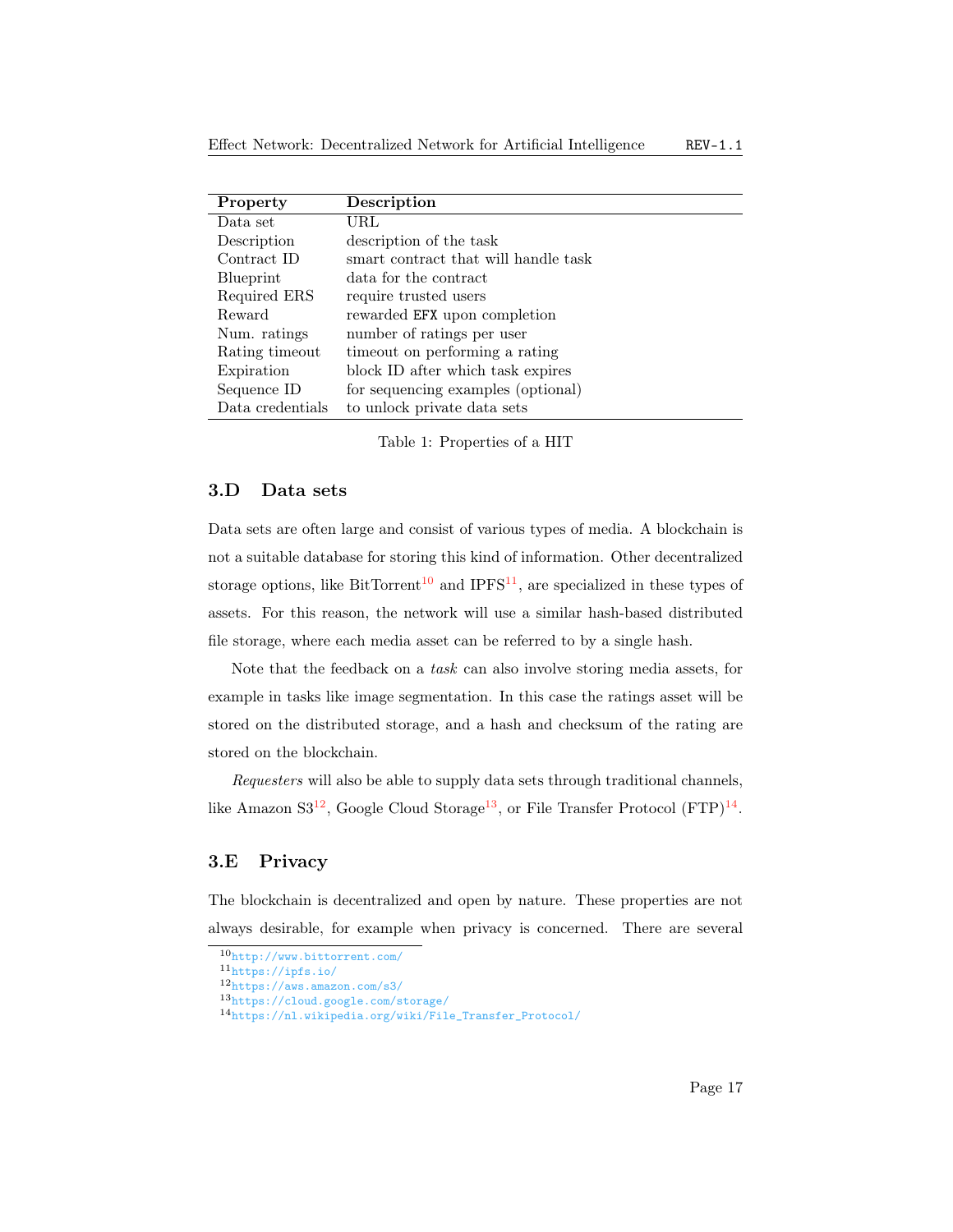<span id="page-17-0"></span>measures that must be taken to make sure the [Effect Network](#page-23-3) can be used for sensitive information. The network can provide privacy for the following cases:

- Data sets Requesters can provide their data set in encrypted form. Only selected users will be able to decrypt or access the data. This is determined by network smart contracts using Public Key Encryption, ensuring only selected users can decrypt the data set credentials.
- User ratings Ratings of tasks performed by workers are stored on the blockchain using Public Key Encryption. The public key of the owner is used to sign the ratings, so only the owner of the task can view the ratings.

Tasks that involve privacy features will be more computationally expensive, thus having a higher network fee.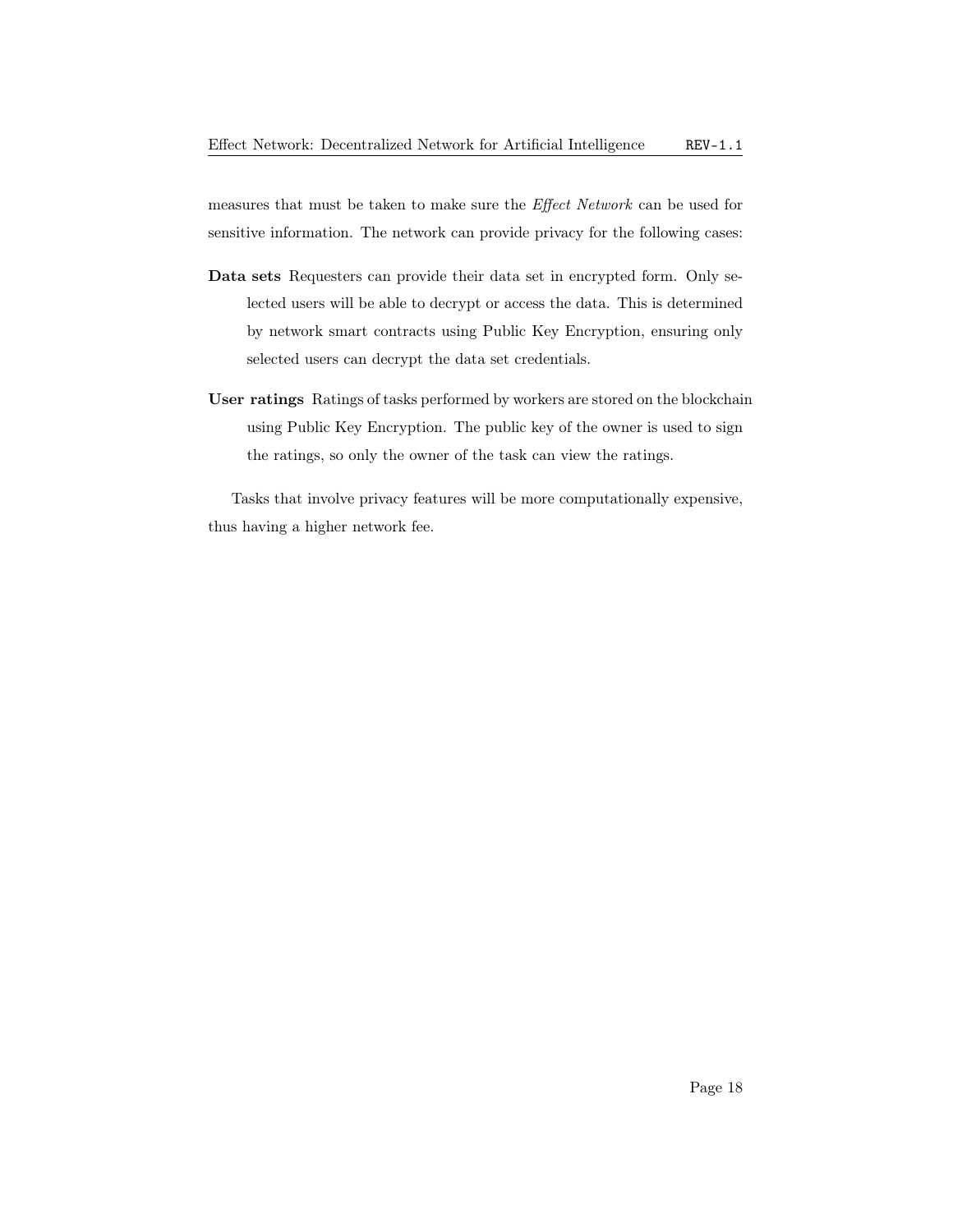I believe that at the end of the century the use of words and general educated opinion will have altered so much that one will be able to speak of machines thinking without expecting to be contradicted.

Alan Turing

### <span id="page-18-1"></span><span id="page-18-0"></span>4 Phase 2: Effect.AI Smart Market

The Effect.AI [Smart Market \(ESM\)](#page-23-6) is a decentralized marketplace where [AI](#page-23-0) algorithms can exchange their services. An application owner can register on the exchange by specifying a public endpoint of his or her application, following our data interchange format and specifying a usage fee for consumers. This application can now be invoked through smart contracts on the blockchain. The caller of the contract will have to transfer the required funds to the owner of the contract to get an authorization token that allows him or her to interact with the application.

The exchange protocol can be built directly onto the Effect.AI interface setup proposed in section [2,](#page-7-0) where the agents receiving EFX tokens are the ones supplying [AI](#page-23-0) algorithms, and the agents providing EFX tokens for these services are the Requesters. The Effect.AI [Galaxy Pool \(EGP\)](#page-23-7) is merely used in the background to ensure liquidity. The [EGP](#page-23-7) enables payments for these services with native tokens, as well as **EFX** tokens. At this point [Smart Contracts \(SCs\)](#page-24-2) will ensure and improve availability of the services that are requested and/or provided by agents in the network.

Two important pillars in the [ESM](#page-23-6) are the application registry and the endpoints. The following subsections will describe the application registry (section  $4.A$ ) and endpoints (section  $4.B$ ) in more detail.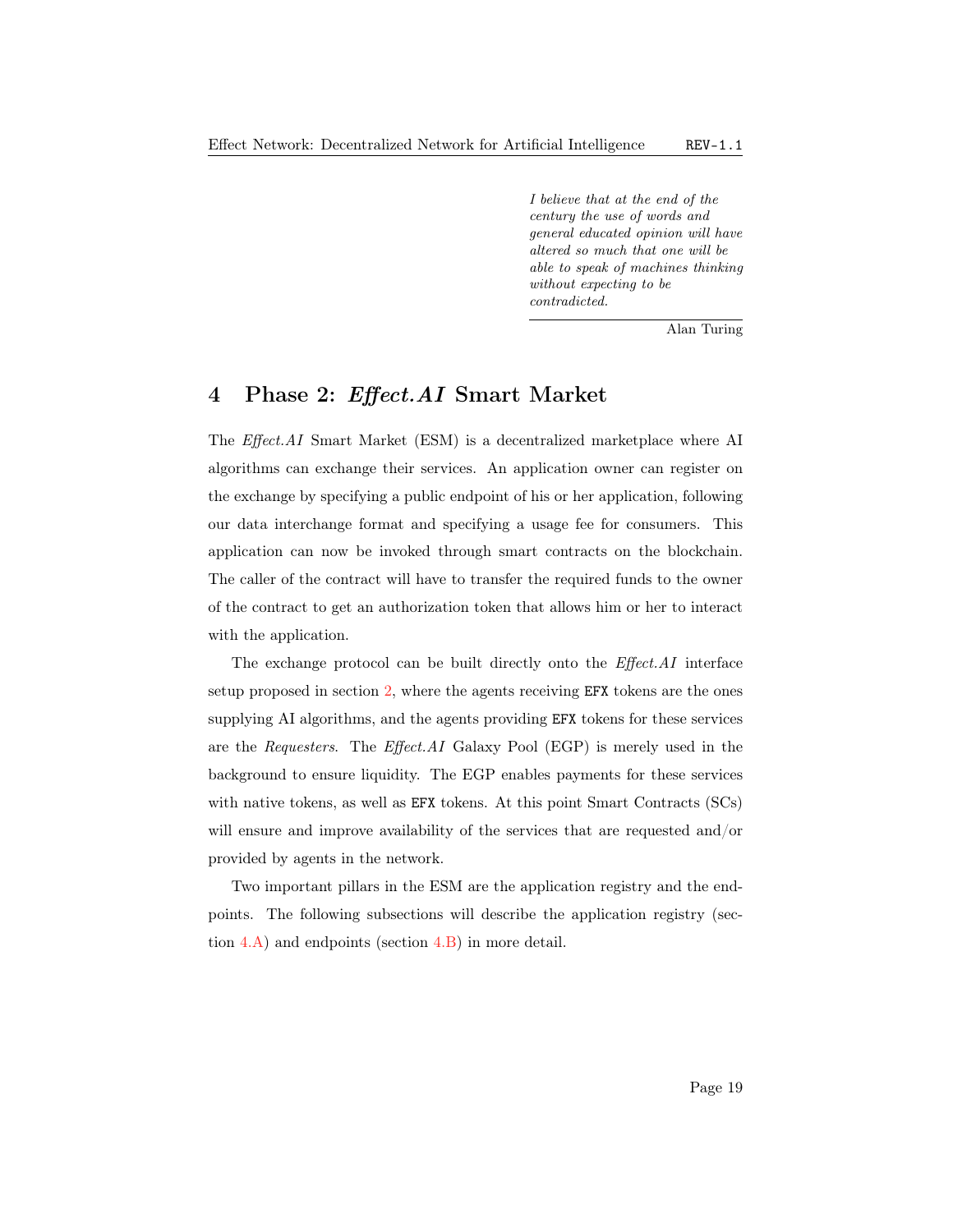<span id="page-19-2"></span>

Figure 5: Diagram of the Effect Smart Market

#### <span id="page-19-0"></span>4.A Application registry

The network will maintain a registry of available applications. This registry will be enriched with a semantic ontology that describes the application, as well as a technical schema of its inputs and outputs.

Thanks to the application registry, algorithms are able to explore possible collaborations over the blockchain. It also encourages standardization of data exchange formats, as interoperability with other applications means more interactions, providing an obvious financial incentive.

#### <span id="page-19-1"></span>4.B Endpoints

Application endpoints on the [ESM](#page-23-6) communicate over the HTTP protocol. Data is exchanged in JSON format and should strongly confirm the defined RDF schema.

Requests signed with the private key of the buyer will be accepted by the endpoint. Issuing authorization tokens and checking their validity can be done by public APIs that hold a partial index of the blockchain. They could request small fees for providing this service.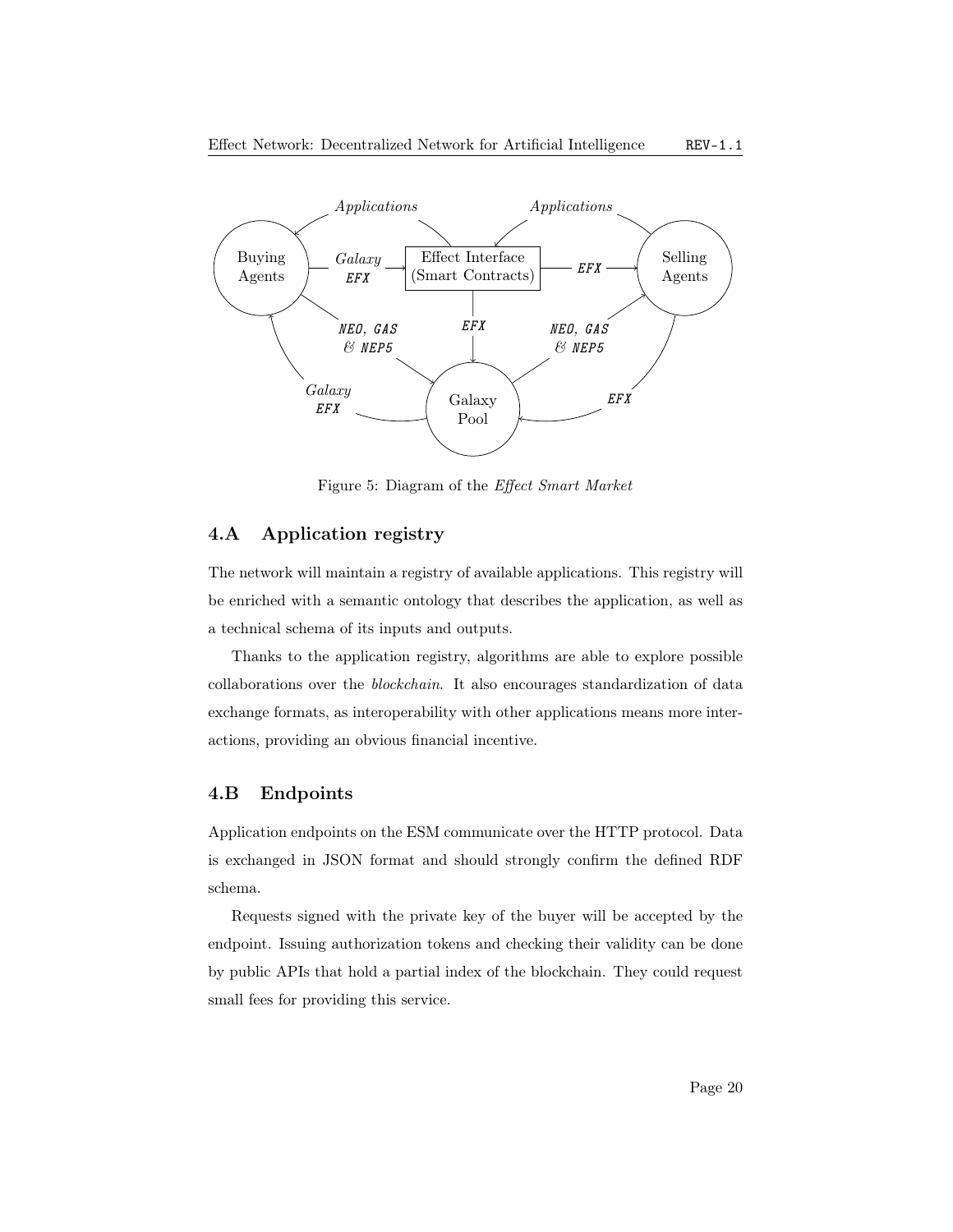Alone we can do so little; together we can do so much.

Helen Keller

## <span id="page-20-1"></span><span id="page-20-0"></span>5 Phase 3: Effect.AI Power

Phase 1 and 2 of the *[Effect Network](#page-23-3)* decentralized the data gathering and usage of [AI](#page-23-0) algorithms. Up to this point the algorithms themselves still run on centralized servers. In the final phase of the network the actual computation will be distributed so that the algorithms run globally without a single point of failure. To achieve this we use the fact that most machine learning algorithms have rigid structure and operate on sets of weights. These types of algorithms are relatively easy to distribute. The [Effect Network](#page-23-3) decentralized compute engine is based on popular [Deep Learning \(DL\)](#page-23-16) frameworks like Caffe<sup>[15](#page-0-0)</sup>, MXNet<sup>[16](#page-0-0)</sup>, and TensorFlow<sup>[17](#page-0-0)</sup>, where the network structure can be defined as a declarative graph and weights are stored as matrices of real numbers. These matrices can be distributed over a decentralized file system and be processed at different compute nodes on the network.

<sup>15</sup><http://caffe.berkeleyvision.org/>

<sup>16</sup><https://mxnet.apache.org/>

<sup>17</sup><https://www.tensorflow.org/>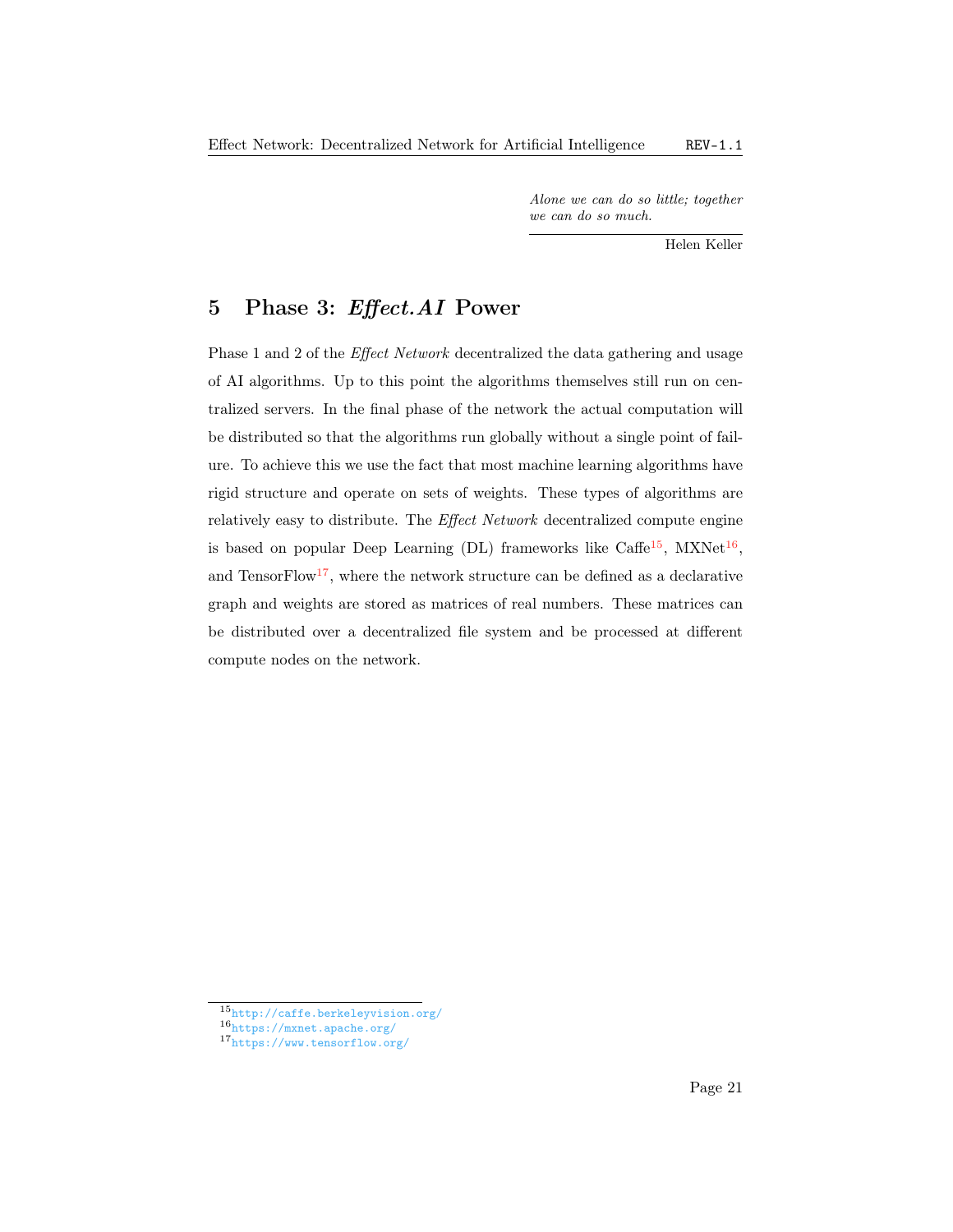Control is as much an effect as a cause, and the idea that control is something you exert is a real handicap to progress

Steve Grand

## <span id="page-21-1"></span><span id="page-21-0"></span>6 Conclusion

Having an open, accessible and affordable platform for intelligent algorithms to operate and develop will be a key component in the coming century. [Ar](#page-23-0)[tificial Intelligence \(AI\)](#page-23-0) and decentralization are a natural match and should be enforced more in the future. The vision and development roadmap of the  $Effect.AI Network (Effect Network)$  $Effect.AI Network (Effect Network)$  is to create an accessable and decentralized [AI](#page-23-0) market.

Community The [Effect Network](#page-23-3) is fueled by EFX tokens that allow for fair, decentralized and peer-to-peer exchange for everything related to [AI.](#page-23-0) EFX tokens are NEP5 conform and operate directly within the NEO smart economy blockchain.

**Galaxy Pool** One of the most unique facets of  $Effect.AI$  is the  $Effect.AI$ [Galaxy Pool \(EGP\).](#page-23-7) The [EGP](#page-23-7) is a governed exchange system and pool. The [EGP](#page-23-7) is filled with both native NEO and GAS, as wel as, EFX and other NEP5 tokens. This setup assures stable exchange rates. Furthermore, the [EGP](#page-23-7) construction will allow to increase liquidity by providing, for example, beneficial exchange in the first phase of the network.

Prospects Besides a strong community driven platform and token exchange Galaxy Pool, the *[Effect Network](#page-23-3)* will develop three different [AI](#page-23-0) service markets, in consecutive phases. The first phase is called Effect.AI [Force \(EF\)](#page-23-5) and is similar to Amazon's Mechanical Turk data labeling platform. Effect.AI will effectively push the microtask platform on the blockchain using [Effect.AI](#page-23-10) Service [Contract \(ESC\)s](#page-23-10), the smart contracts in the [Effect Network](#page-23-3). The second phase,  $Effect.AI$  [Smart Market \(ESM\),](#page-23-6) builds upon the first phases by expanding the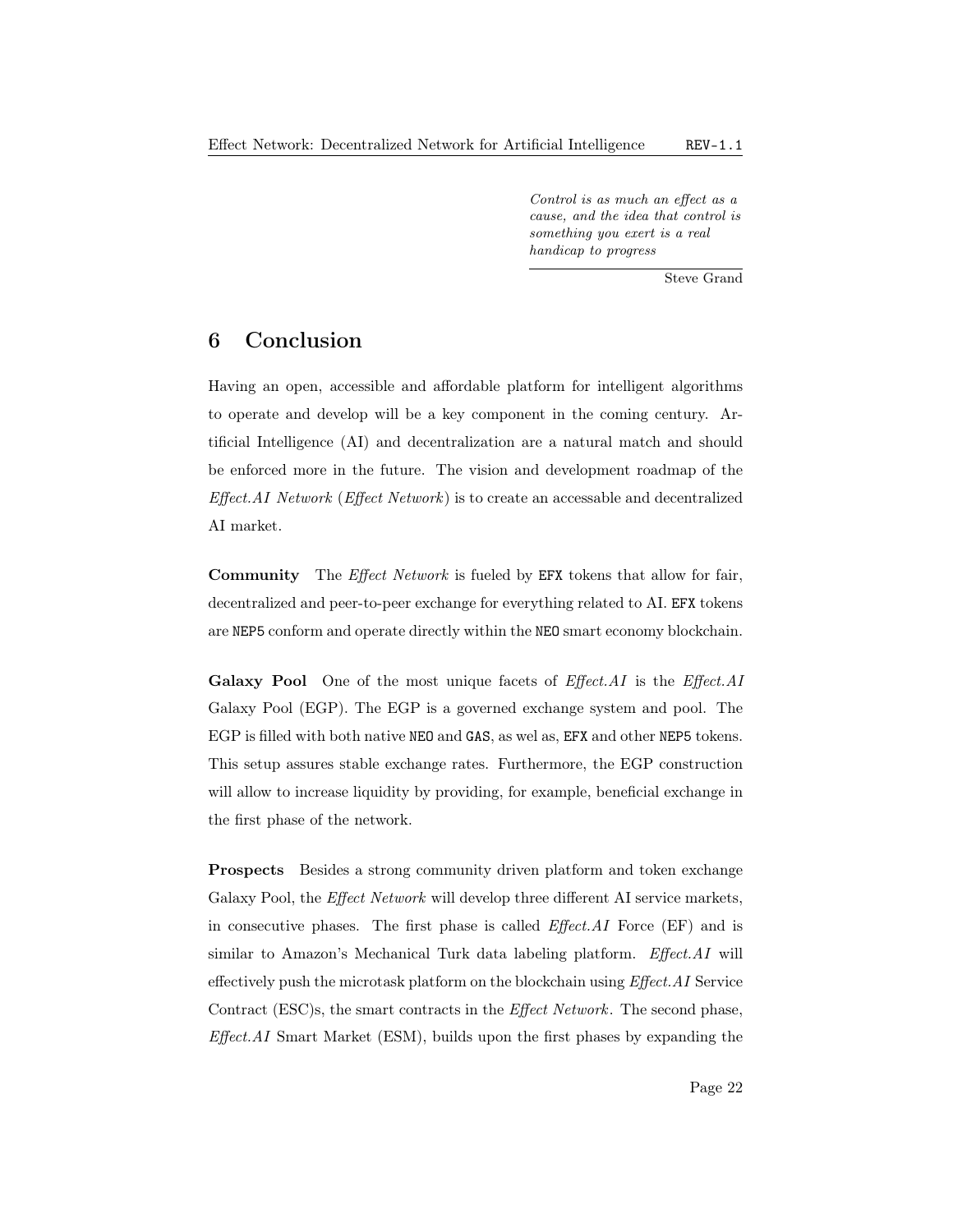<span id="page-22-0"></span>service market, not only for data, but with algorithms as well. The [ESM](#page-23-6) allows agents in the [Effect Network](#page-23-3) to share, compare, and exchange [AI](#page-23-0) algorithms. The third, and last, phase is called Effect.AI [Power \(EP\)](#page-23-17) and allows for complete sharing of computational powerin the [Effect Network](#page-23-3). [EP](#page-23-17) completes the [Effect](#page-23-3) [Network](#page-23-3). The effect of this network will define the futur relationship between humans and [AI.](#page-23-0)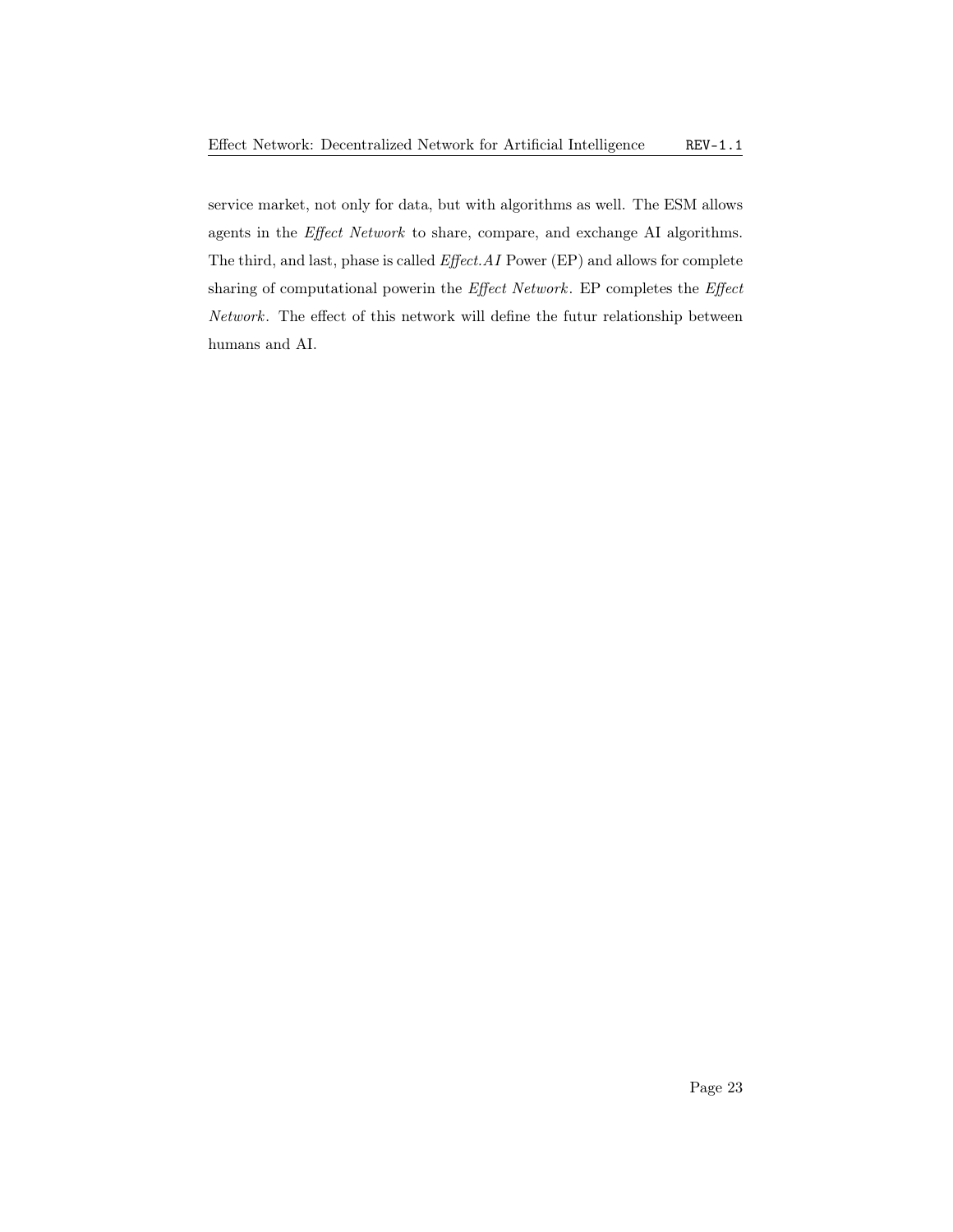## List of Abbreviations

<span id="page-23-17"></span><span id="page-23-16"></span><span id="page-23-15"></span><span id="page-23-14"></span><span id="page-23-13"></span><span id="page-23-12"></span><span id="page-23-11"></span><span id="page-23-10"></span><span id="page-23-9"></span><span id="page-23-8"></span><span id="page-23-7"></span><span id="page-23-6"></span><span id="page-23-5"></span><span id="page-23-4"></span><span id="page-23-3"></span><span id="page-23-2"></span><span id="page-23-1"></span><span id="page-23-0"></span>

| Effect Network | Effect.AI Network. 5–8, 11, 13, 14, 18, 21–23      |
|----------------|----------------------------------------------------|
| $G$ -EFX       | $Galaxy$ -EFX tokens. 9, 10, 12                    |
|                |                                                    |
| AI             | Artificial Intelligence. $1, 3-8, 15, 19, 21-23$   |
|                |                                                    |
| $\mathrm{CV}$  | Computer Vision. 4                                 |
|                |                                                    |
| dBFT           | Delegate Byzantine Fault Tolerance. 14             |
| $\rm DL$       | Deep Learning. 21                                  |
|                |                                                    |
| EC             | Effect.AI Council. 14                              |
| EF             | <i>Effect.AI</i> Force. $6, 7, 15, 22$             |
| <b>EGA</b>     | <i>Effect.AI</i> Galaxy Allowance. $8, 12$         |
| EGP            | <i>Effect.AI</i> Galaxy Pool. 8-14, 19, 22         |
| EP             | <i>Effect.AI</i> Power. 23                         |
| <b>ERS</b>     | <i>Effect.AI</i> Reputation Score. 11, 12, 17      |
| <b>ESC</b>     | <i>Effect.AI</i> Service Contract. $9, 10, 12, 22$ |
| <b>ESM</b>     | <i>Effect.AI</i> Smart Market. $7, 19, 20, 22, 23$ |
|                |                                                    |
| <b>FTP</b>     | File Transfer Protocol. 17                         |
|                |                                                    |
| <b>GPUs</b>    | Graphics Processing Units. 6                       |
|                |                                                    |
| HIT            | Human Intelligence Tasks. 11, 15-17                |
|                |                                                    |
| МL             | Machine Learning. 4                                |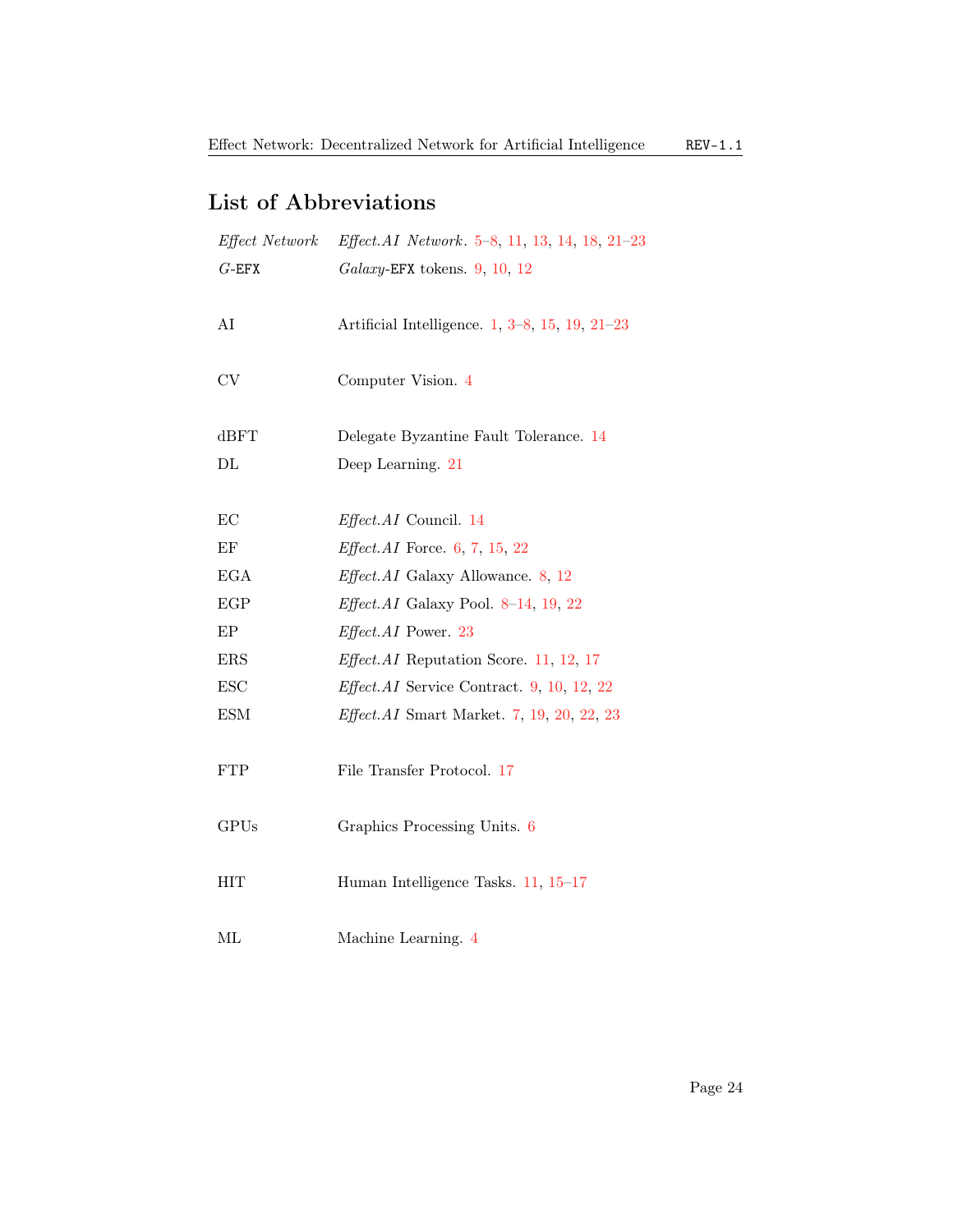- <span id="page-24-0"></span>NI Natural Intelligence. [4](#page-3-1)
- <span id="page-24-1"></span>NLP Natural Language Processing. [4](#page-3-1)
- <span id="page-24-2"></span>SCs Smart Contracts. [13,](#page-12-5) [14,](#page-13-2) [19](#page-18-1)